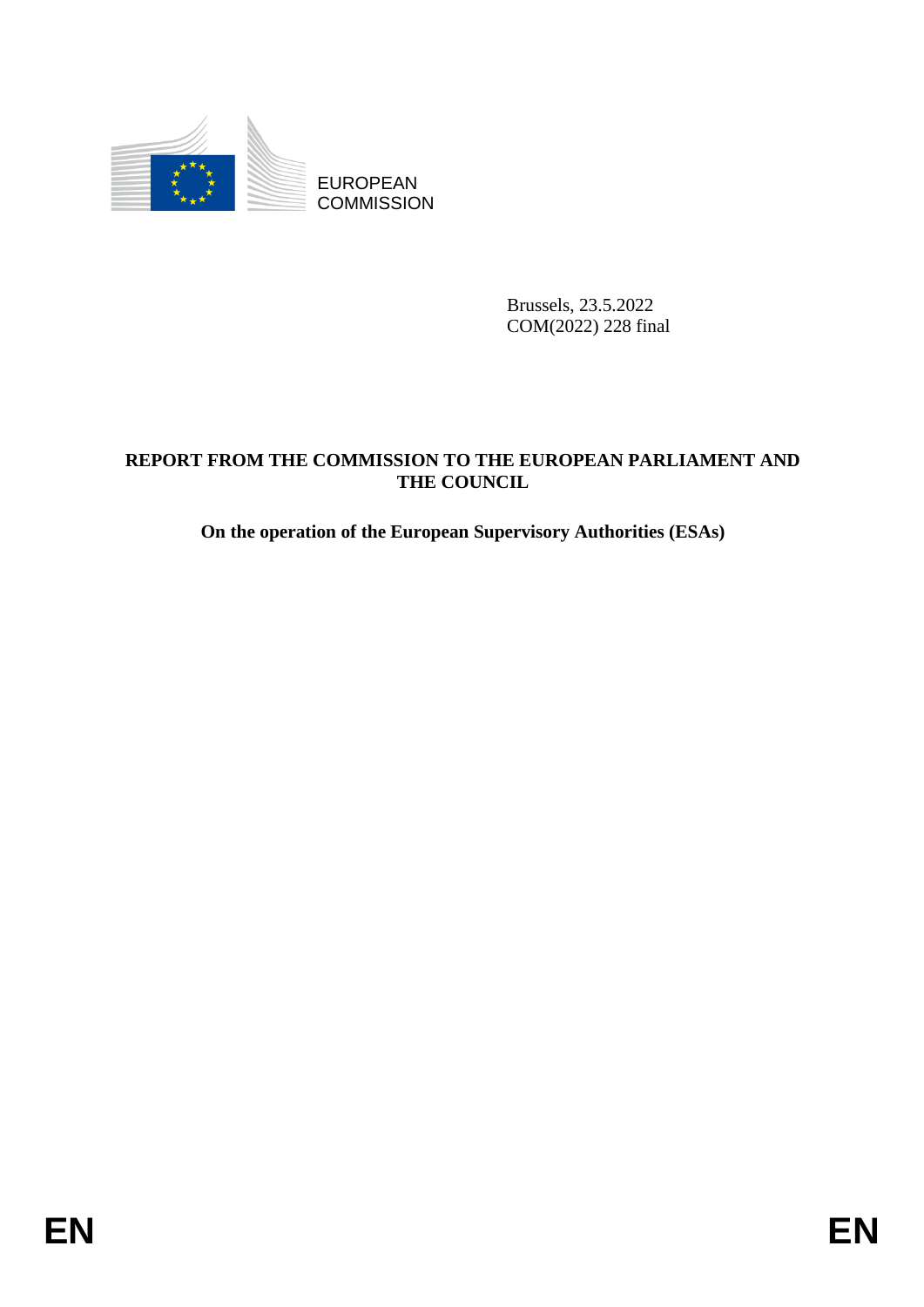## **1. INTRODUCTION**

The three European Supervisory Authorities (ESAs) – the European Banking Authority (EBA), the European Insurance and Occupational Pensions Authority (EIOPA), and the European Securities and Markets Authority (ESMA) – were created in 2011 in response to the global financial crisis that unfolded in 2008. They were set up to help tackle the shortcomings in supervision revealed by the financial crisis and to restore full trust in EU financial markets.

More than 10 years after their creation, the ESAs now have a very convincing track-record in these areas. They are key actors in shaping the single market for capital and financial services by contributing to implementing EU legislation in this area and by coordinating the work of national supervisors. They have also successfully taken on new tasks in the recovery and resolution frameworks<sup>1</sup>. The recent COVID-19 crisis has proven that the European System of Financial Supervision is functioning well, and the work of the ESAs has been an important part of this achievement.

Also in the current geopolitical context, with Russia's war against Ukraine, the ESAs play an important role, including in the implementation of sanctions by EU financial market operators. Moreover, the ESAs monitor the impact on EU financial institutions and follow financial market developments closely, notably with regard to energy, food commodity and commodity derivative markets.

During the past decade, the ESAs' activities have focused on building the single rulebook for financial services and fostering supervisory convergence. Excellent progress has been achieved in these areas, but there is still a need for continued and appropriately targeted efforts to promote a genuine Capital Markets Union. A financial system with multiple centres across the EU increases the need for an improved single rulebook and greater supervisory convergence.

In this context, the Commission published its action plan for Capital Markets Union<sup>2</sup> on 24 September 2020. In this action plan, the Commission committed to: (i) work towards an improved single rulebook by assessing the need for further harmonisation of EU rules; and (ii) take stock of what has already been achieved in supervisory convergence.

In addition, Article 81 of the three ESA Regulations<sup>3</sup> requires the Commission to carry out a review of the Regulations. This review must be in the form of a published general report on the experience acquired from the operations of the ESAs and the procedures laid down in the ESA Regulations. In addition to the general requirement for a review of the performance of

1

<sup>&</sup>lt;sup>1</sup> Directive 2014/59/EU of the European Parliament and of the Council of 15 May 2014 establishing a [framework for the recovery and resolution of credit institutions;](https://eur-lex.europa.eu/legal-content/EN/TXT/?uri=CELEX%3A02014L0059-20210626) [Regulation \(EU\) 2021/23 of the European](https://eur-lex.europa.eu/legal-content/EN/TXT/?uri=CELEX%3A32021R0023)  [Parliament and of the Council of 16 December 2020 on a framework for the recovery and resolution of central](https://eur-lex.europa.eu/legal-content/EN/TXT/?uri=CELEX%3A32021R0023)  [counterparties.](https://eur-lex.europa.eu/legal-content/EN/TXT/?uri=CELEX%3A32021R0023)

<sup>&</sup>lt;sup>2</sup> Capital Markets Union 2020 Action Plan en

<sup>&</sup>lt;sup>3</sup> Regulation (EU) No 1093/2010 of the European Parliament and of the Council of 24 November 2010 [establishing the European Banking Authority.](https://eur-lex.europa.eu/legal-content/EN/TXT/?uri=CELEX%3A02010R1093-20210626)

[Regulation \(EU\) No 1094/2010 of the European Parliament and of the Council of 24 November 2010](https://eur-lex.europa.eu/legal-content/EN/TXT/?uri=CELEX%3A02010R1094-20200101)  [establishing the European Insurance and Occupational Pensions Authority.](https://eur-lex.europa.eu/legal-content/EN/TXT/?uri=CELEX%3A02010R1094-20200101)

[Regulation \(EU\) No 1095/2010 of the European Parliament and of the Council of 24 November 2010](https://eur-lex.europa.eu/legal-content/EN/TXT/?uri=CELEX%3A02010R1095-20200101)  [establishing the European Securities and Markets Authority.](https://eur-lex.europa.eu/legal-content/EN/TXT/?uri=CELEX%3A02010R1095-20200101)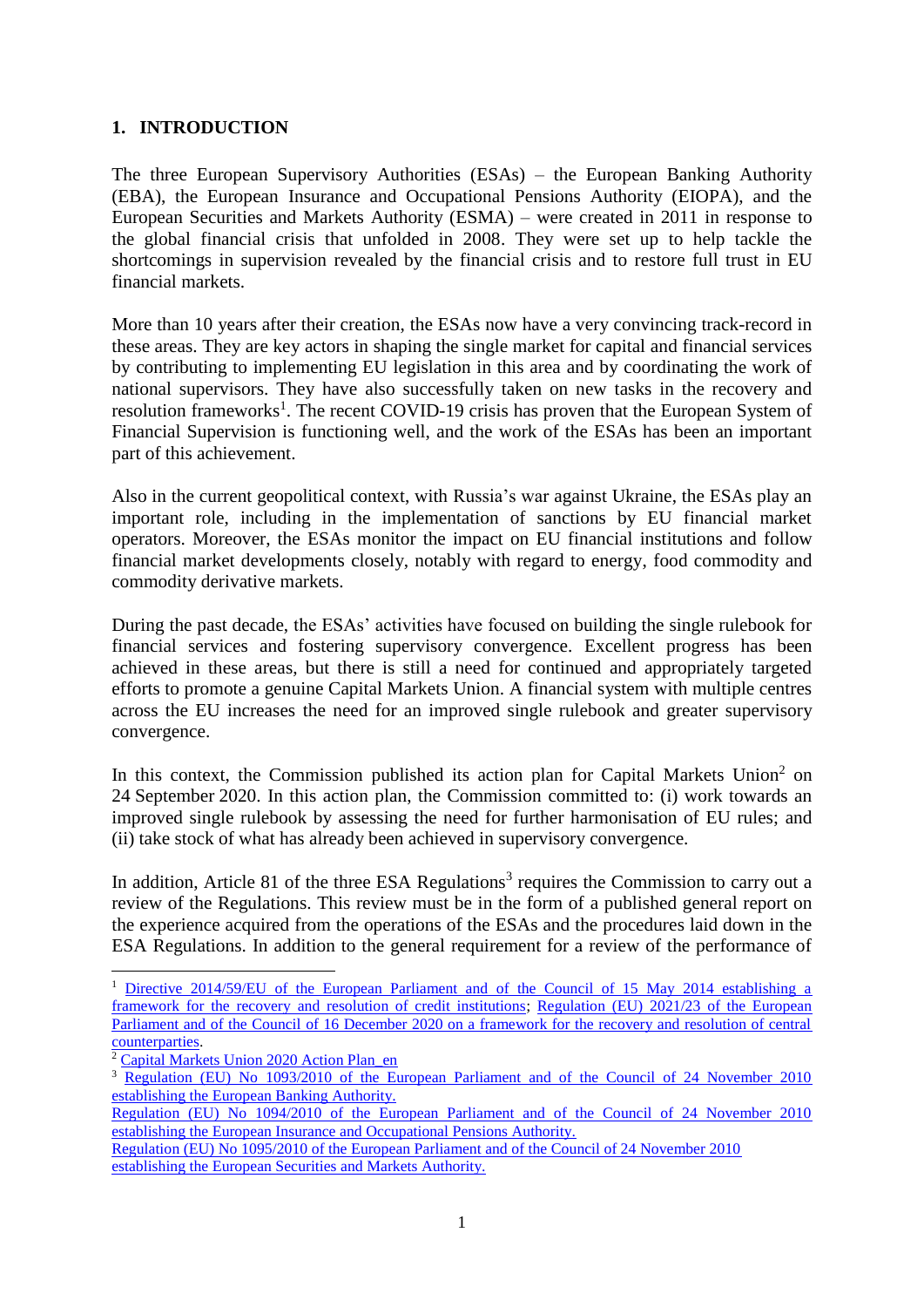the three ESAs, there are specific review clauses in the  $ESMA<sup>4</sup>$  and  $EBA<sup>5</sup>$  Regulations.

Amendments to the ESA Regulations entered into application on 1 January 2020<sup>6</sup> (hereinafter referred to as '2019 ESA review'). These amendments brought changes to existing convergence tools and governance provisions. The amendments also added new directsupervision mandates for  $ESMA<sup>7</sup>$ . The first review following these amendments focuses particularly on whether – and to what extent – these amendments have benefited EU financial supervision.

To prepare this report, the Commission engaged in a broad consultation process. It carried out a targeted consultation that received 107 replies, and it also asked for feedback from the ESAs. It also organised a public event and held various stakeholder meetings. The Commission has published a feedback statement<sup>8</sup> providing a detailed summary of the responses received during this consultation. In broad terms, respondents to the consultation gave a positive assessment of the impact of the ESAs on: (i) financial stability; (ii) the functioning of the internal market; (iii) the quality and consistency of supervision; (iv) the strengthening of international supervisory coordination; (v) consumer and investor protection; (vi) sustainable finance; and (vii) digital finance.

Many respondents observed that it was still too soon to: (i) evaluate fully the changes that were agreed in 2019 and that had only entered into application in early 2020; and (ii) consider further changes given the short period of time since the implementation of the last amendments. In addition, respondents pointed to the extraordinary circumstances caused by COVID-19 that have occupied the attention of the ESAs – in particular during large parts of 2020. Despite these reservations, most respondents were still able to provide an assessment. By and large, the feedback was clearly positive about the changes introduced by the ESA review, even though a number of respondents considered that more changes were needed. The responses also revealed that the divergent opinions that surfaced in the 2019 ESA review are still present. The vast majority of respondents agree that the ESAs reacted appropriately in the COVID-19 crisis and that the current powers of the ESAs have proven to be largely sufficient. According to the feedback, the ESAs' coordination seems to work satisfactorily. However, some stakeholders consider that the ESAs' coordinating role has not been used to its full potential.

This report summarises the findings from the consultation and from other stakeholder contacts. It focuses on the main areas under review: (i) supervisory convergence; (ii) governance; (iii) direct supervision; and (iv) funding. It also includes a section on the single

<sup>4</sup> Articles 81(2b) and 81(2c) of the ESMA Regulation ask the Commission to assess the potential supervision of non-EU trading venues and central securities depositories. The potential supervision of central securities depositories has been addressed as part of the ongoing review of the Central Securities Depository Regulation (https://ec.europa.eu/info/publications/220316-central-securities-depositories-regulation-review\_en), while the potential supervision of non-EU trading venues will be assessed at a later stage.

 $5$  Article 81(2b) of the EBA Regulation asks the Commission to assess: (i) the new tasks in both anti-money laundering and countering the financing of terrorism (AML/CTF) that were conferred on the EBA; and (ii) the possibility of conferring specific tasks to an existing or a new dedicated EU-wide agency. This has been addressed in the AML/CTF legislative package [\(https://ec.europa.eu/info/publications/210720-anti-money](https://ec.europa.eu/info/publications/210720-anti-money-laundering-countering-financing-terrorism_en)[laundering-countering-financing-terrorism\\_en\)](https://ec.europa.eu/info/publications/210720-anti-money-laundering-countering-financing-terrorism_en).

<sup>&</sup>lt;sup>6</sup> 2019 ESA review: Regulation (EU) 2019/2175, which reviews the powers, governance and funding of the [ESAs.](https://eur-lex.europa.eu/legal-content/EN/TXT/?uri=CELEX:32019R2175)

 $\frac{7}{7}$  The new direct-supervision mandates entered into application in January 2022.

<sup>&</sup>lt;sup>8</sup> https://ec.europa.eu/info/files/2021-esas-review-summary-of-responses en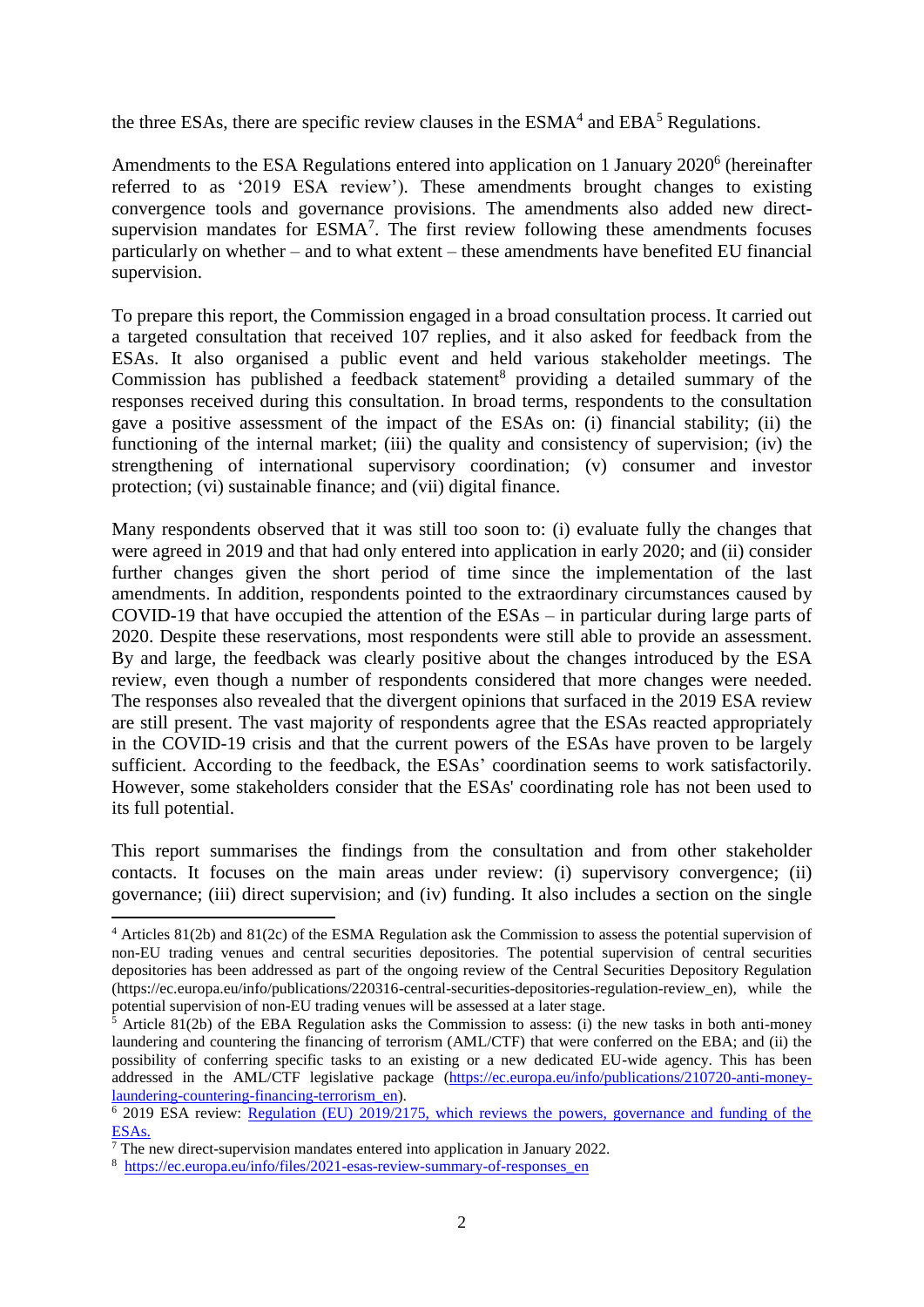rulebook, as announced in the Commission's 2020 action plan on Capital Markets Union.

# **2. SUPERVISORY CONVERGENCE**

## Background and findings

-

The 2019 ESA review introduced a number of changes to strengthen supervisory convergence. In particular, the ESA review introduced: (i) a strengthened peer-review process; (ii) Union strategic supervisory priorities; and (iii) an EU supervisory handbook. It also introduced explicit rules to frame instruments already used by the ESAs, such as 'noaction' letters; coordination groups; and questions and answers (Q&A).

In the targeted consultation, respondents from both public authorities and the finance industry rated very positively the contribution of the ESAs to promoting a common supervisory culture and consistent supervisory practices. Most respondents expressed reasonably positive views about the recent changes<sup>9</sup>, but argued that it was still too early to assess the full effect of these changes on the convergence outcomes. They said that more time was needed to form a view on whether the amendments would be sufficient for achieving supervisory convergence.

The majority of respondents did not see the need to amend or add a tool to the ESAs' toolkit for achieving supervisory convergence. These respondents observed that the ESAs have not used their existing tools to their full potential. In addition, some respondents highlighted the effectiveness of informal supervisory convergence tools developed by the ESAs, such as ESMA's common supervisory actions $^{10}$ .

However, respondents also acknowledged that more efforts were needed to reach the goal of supervisory convergence. They considered the specificities of local markets and different legal environments (e.g. in civil, commercial and company law) to be the main obstacles to greater supervisory convergence. Sanctions were mentioned as the area where there is most room for improvement in convergence (e.g. National Competent Authorities should impose similar sanctions if there are similar breaches of EU legislation).

Many respondents observed that the new Q&A process has become slower and less efficient. Respondents cited two reasons for this problem. Firstly, they said it was difficult to distinguish which questions require an interpretation of Union law, and thus need to be answered by the Commission. Secondly, they said that the process was slowed down because the Commission needed to formally adopt a decision on this category of questions. Similarly, many respondents observed that the conditions for the new mechanism of no-action letters,

<sup>&</sup>lt;sup>9</sup> I.e. peer reviews, Union strategic supervisory priorities, new ESA tasks in fostering supervisory independence, breach of Union law, and mediation.

<sup>&</sup>lt;sup>10</sup> For example, mentioned in this context were: ESMA's common supervisory action (e.g. on UCITS liquidity management); the Supervisory Coordination Network; the Senior Supervisors Forum; ESMA's risk-based approach towards supervisory convergence ('Heatmap'); discussion of real supervisory cases; EIOPA's promotion of bilateral and multilateral exchanges of information (e.g. the cross-border notification project); the EBA's annual plan and report on supervisory convergence; and the EBA's SREP guidelines.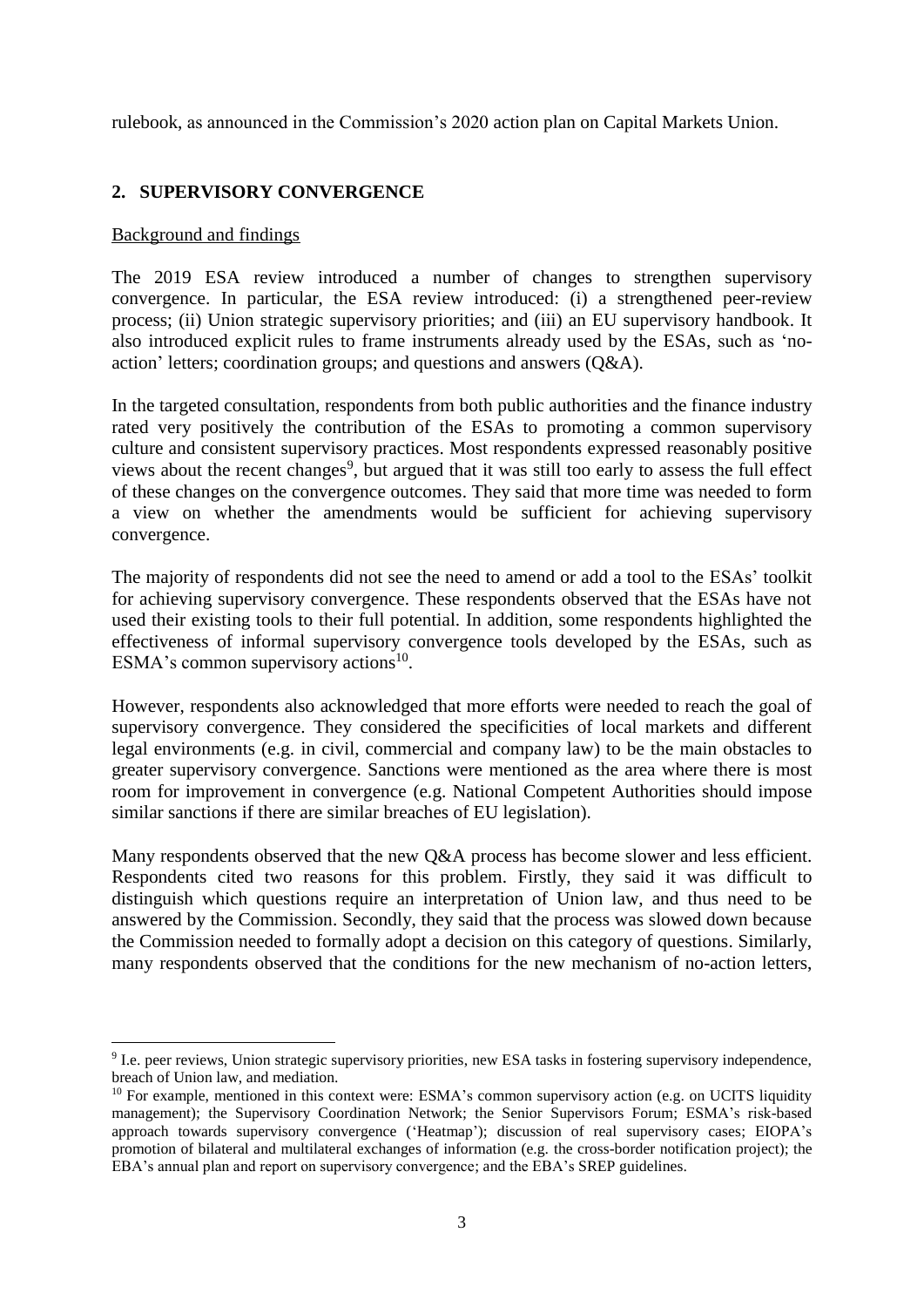introduced by the 2019 ESA review, made use of this mechanism very difficult<sup>11</sup>. They noted that due to the non-binding nature of no-action letters, market participants cannot rely on them, as there is no guarantee that National Competent Authorities will act on them in a harmonised way. Instead, some respondents said that the ESAs should be able to take a decision compelling competent authorities to disapply – or not enforce – a provision of Union law in some circumstances. Nevertheless, respondents recognised that, in instances where the conditions of no-action letters were not met, similar outcomes have been achieved with other tools such as deprioritisation statements<sup>12</sup>, which invite National Competent Authorities not to prioritise actions in relation to a given requirement.

#### Assessment of the Commission

The ESAs have made an important contribution to improving supervisory convergence through the use of their toolkit. Guidelines, recommendations, and Q&As have proven particularly effective in spelling out the single set of rules for financial services and markets ('single rulebook') and thus achieving convergent supervisory outcomes. In recent times, the ESAs have rightly started to shift the focus of their work from developing the single rulebook to achieving convergence in its application and supervision. The Commission welcomes a greater focus by the ESAs on compliance with the rules. The risk-based approach towards supervisory convergence – whereby the ESAs choose the topics on which the convergence work should focus on in the next  $1-2$  years – is also welcome<sup>13</sup>.

Overall, the tools available to the ESAs, as improved by the 2019 ESA review, seem to be fit for purpose. Despite the recent nature of the changes that started to apply in 2020, it is already possible to see a certain positive impact in this area. For example, the new peerreview process proved to be an effective ad-hoc investigation tool during its first use in the Wirecard case<sup>14</sup>. However, the Commission considers that there may have been other instances apart from the above case where an ad-hoc peer review would have been warranted. Moreover, since peer reviews are resource intensive, the ESAs should carefully assess which topics most merit a peer review. For example, they could base their decision on an initial assessment of where the negative impact of supervisory divergence is the greatest.

The Commission agrees that informal tools<sup>15</sup>, which the ESAs have developed, can usefully foster convergence. An example of this can be seen in the common supervisory actions used

1

<sup>&</sup>lt;sup>11</sup> A practical example of a no-action letter is that adopted by ESMA on 29 April 2020 in connection with the entry into application of the new sustainability-related disclosures for benchmarks: [https://www.esma.europa.eu/press-news/esma-news/esma-issues-no-action-letter-new-esg-disclosure](https://www.esma.europa.eu/press-news/esma-news/esma-issues-no-action-letter-new-esg-disclosure-requirements-under-benchmarks)[requirements-under-benchmarks.](https://www.esma.europa.eu/press-news/esma-news/esma-issues-no-action-letter-new-esg-disclosure-requirements-under-benchmarks)

[<sup>2632</sup>\\_statement\\_suspension\\_rts\\_27.pdf.](https://www.esma.europa.eu/sites/default/files/library/esma35-43-2632_statement_suspension_rts_27.pdf)

See some examples: [https://www.esma.europa.eu/sites/default/files/library/esma70-156-](https://www.esma.europa.eu/sites/default/files/library/esma70-156-4714_statement_access_etds_2021.pdf) [4714\\_statement\\_access\\_etds\\_2021.pdf;](https://www.esma.europa.eu/sites/default/files/library/esma70-156-4714_statement_access_etds_2021.pdf) [https://www.esma.europa.eu/sites/default/files/library/esma35-43-](https://www.esma.europa.eu/sites/default/files/library/esma35-43-2632_statement_suspension_rts_27.pdf)

<sup>&</sup>lt;sup>13</sup> See, for example, ESMA's risk-based approach towards supervisory convergence ('Heatmap').

<sup>&</sup>lt;sup>14</sup> ESMA conducted an ad-hoc peer review to assess the supervisory response in the financial-reporting area by BaFin and the Financial Reporting Enforcement Panel (FREP) to the events leading to the collapse of Wirecard AG. The peer review identified a number of shortcomings. These relate to: the independence of BaFin from issuers and government; the market monitoring by both BaFin and the FREP; examination procedures of the FREP; and the effectiveness of the supervisory system in the area of financial reporting. The peer review provided recommendations to address these shortcomings: esma42-111-5349 fast track peer review report -[\\_wirecard.pdf \(europa.eu\).](https://www.esma.europa.eu/sites/default/files/library/esma42-111-5349_fast_track_peer_review_report_-_wirecard.pdf)

<sup>&</sup>lt;sup>15</sup> These tools are cooperation practices to foster convergence that the ESAs have developed but that are not further specified in the founding regulations.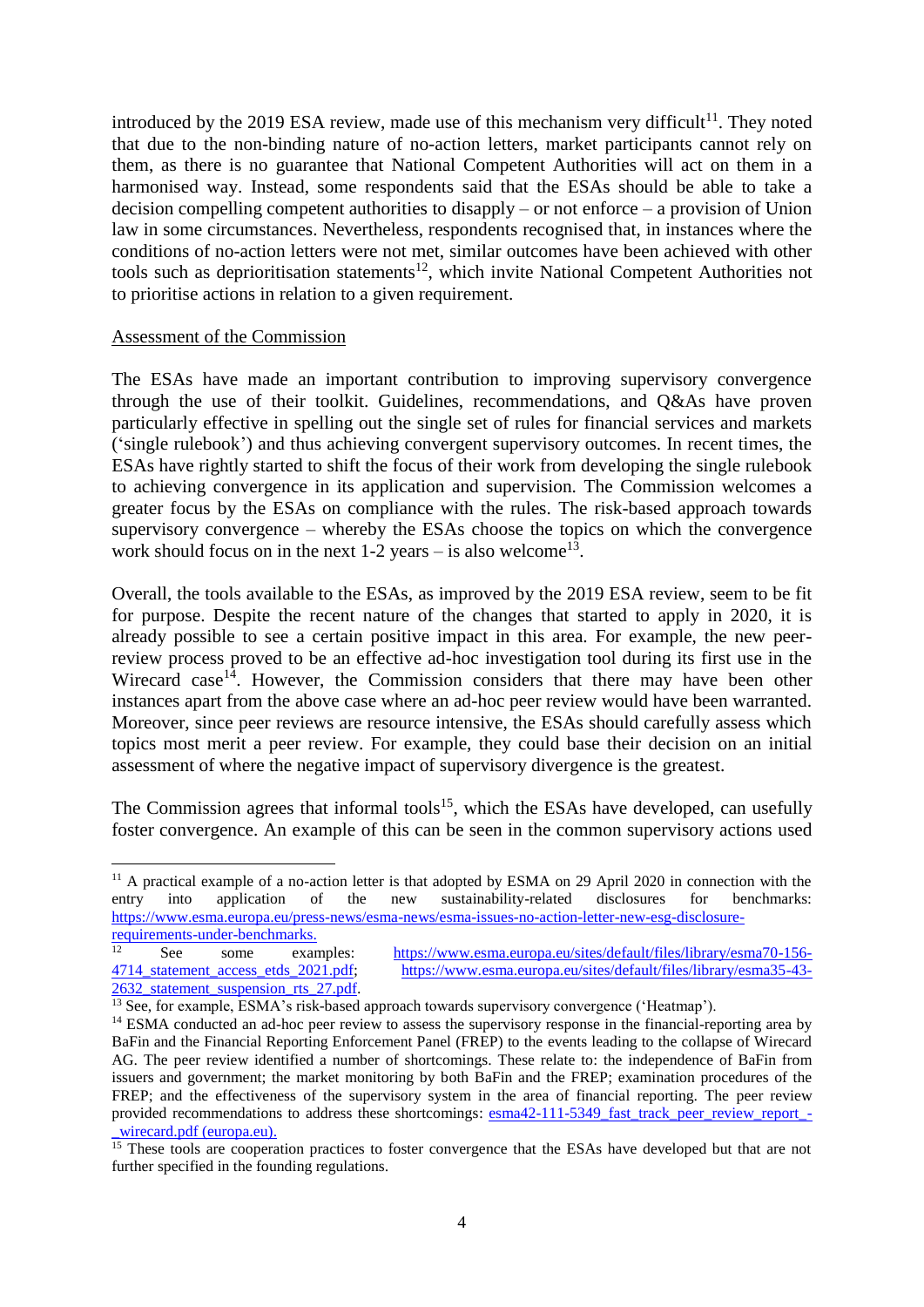by ESMA<sup>16</sup>. These are useful for creating transparency and a common supervisory culture. They can also be effective for getting a holistic view of industry practices and the supervision of these practices across the EU. To the extent that shortcomings become apparent when those informal tools are used, such findings should ideally trigger national supervisors to intervene and take action.

However, there is also room for improvement. Firstly, some of the tools at hand might not be being used to their fullest to tackle supervisory discrepancies. For example, the procedure for breach of Union law has been very rarely used  $-$  as pointed out in two recent ECA audits<sup>17</sup>. Moreover, the tools should be used across the board. For example, and as flagged by stakeholders, more convergence would be desirable in enforcement in general and in sanctions more specifically<sup>18</sup>. Nevertheless, respondents to the consultation acknowledge that there are certain limits to what is achievable in this field due to: (i) limited harmonisation in the area of sanctions; and (ii) the different legal systems of Member States.

Taking into account the feedback from the consultation that more time is necessary to fully assess the impact of the recent changes, the Commission will not now propose changes to the ESA Regulations to strengthen supervisory convergence. Instead, the Commission continues to encourage the ESAs to make good use of the existing instruments.

In addition, the Commission will consider targeted improvements to foster supervisory convergence in sector legislation. This is to address specific shortcomings that the Commission has identified or may identify in certain areas of financial markets. To this end, the Commission has recently proposed targeted amendments, including:

- the Solvency II review proposal $19$ , which proposes to increase the role of EIOPA in complex cross-border cases where the supervisory authorities involved fail to reach a common view in a collaboration platform<sup>20</sup>;
- the AIFMD review proposal<sup>21</sup>, which proposes that ESMA would be tasked with conducting peer reviews and analysing notifications of substantial delegation arrangements so that supervisors have a better overview of market practices;
- the supervisory data strategy<sup>22</sup>, which aims to improve the consistency and interoperability of the supervisory reporting system in the EU (this will also facilitate coordination between supervisors and contribute to supervisory convergence);

<sup>&</sup>lt;sup>16</sup> With this tool, NCAs agree to assess simultaneously whether market participants in their jurisdictions adhere to the rules in their day-to-day business, based on a common methodology developed together with ESMA.

<sup>&</sup>lt;sup>17</sup> Special Report 13/2021: EU efforts to fight money laundering in the banking sector are fragmented and [implementation is insufficient;](https://www.eca.europa.eu/Lists/ECADocuments/SR21_13/SR_AML_EN.pdf) [Special report 04/2022: Investment funds EU actions have not yet created a true](https://www.eca.europa.eu/Lists/ECADocuments/SR22_04/SR_SM-for-Invest-Funds_EN.pdf)  [single market benefiting investors.](https://www.eca.europa.eu/Lists/ECADocuments/SR22_04/SR_SM-for-Invest-Funds_EN.pdf)

<sup>&</sup>lt;sup>18</sup> See responses to the consultation and also ESMA's 2020 reports on the use of [sanctions for UCITS](https://www.esma.europa.eu/sites/default/files/library/esma34-45-1269_2020_ucits_sanctions_report.pdf) and on [sanctions under AIFMD.](https://www.esma.europa.eu/sites/default/files/library/esma34-32-865_2020_aifmd_sanctions_report.pdf) A Commission report under Article 99(3) of the UCITS Directive is forthcoming. <sup>19</sup> [https://ec.europa.eu/info/publications/210922-solvency-2-communication\\_en](https://ec.europa.eu/info/publications/210922-solvency-2-communication_en)

<sup>&</sup>lt;sup>20</sup> According to Article 152b of Directive 2009/138/EC, where cross-border insurance activities are significant with respect to the market of the host Member State and require close collaboration between the supervisory authorities of the home Member State and the host Member State, especially where an insurer might risk being in financial difficulties to the detriment of policyholders and third parties, EIOPA should set up and coordinate collaboration platforms.

<sup>&</sup>lt;sup>21</sup> [https://ec.europa.eu/info/publications/211125-capital-markets-union-package\\_en](https://ec.europa.eu/info/publications/211125-capital-markets-union-package_en)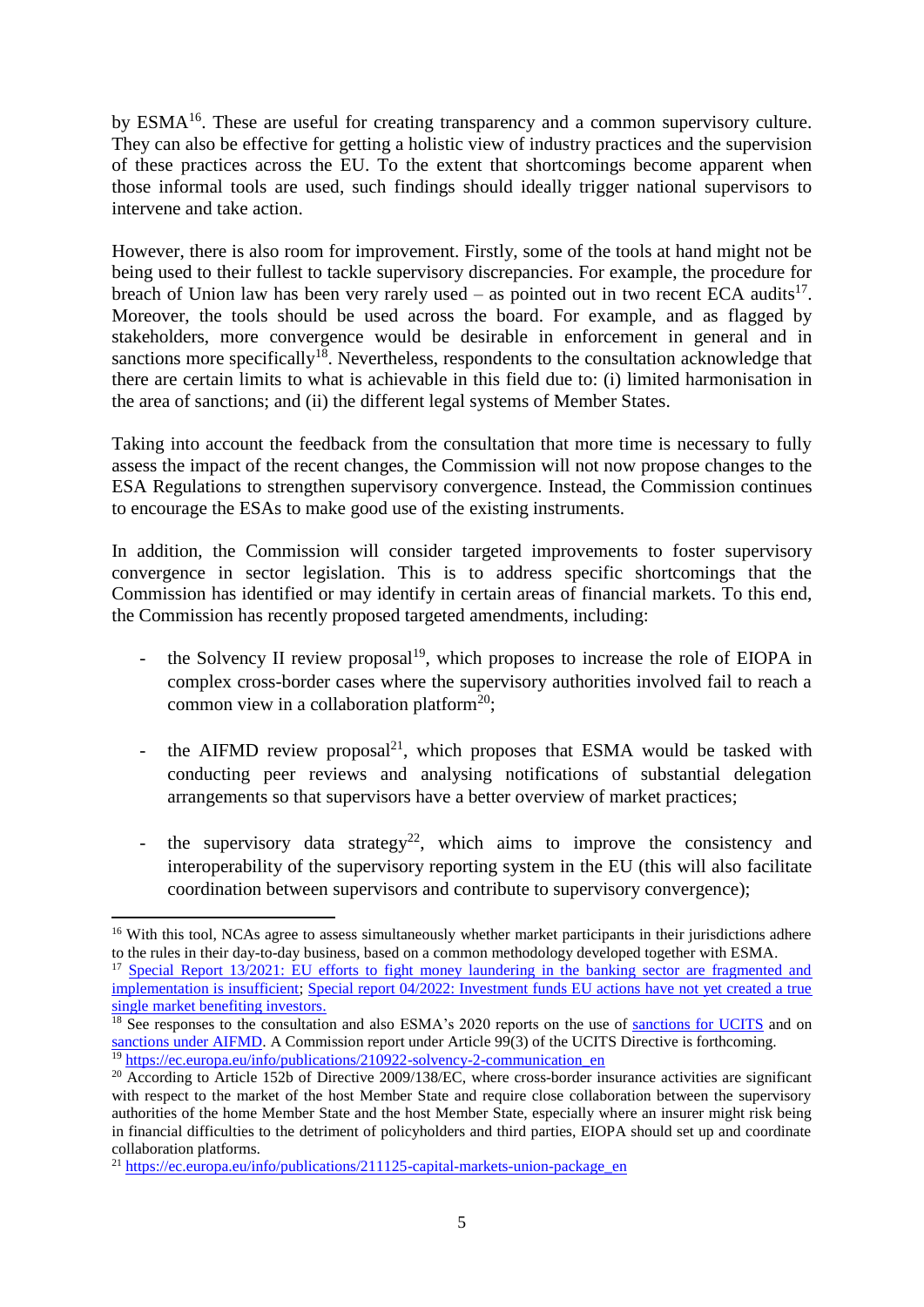- the CRD VI proposal<sup>23</sup>, which would harmonise sanctioning powers and introduce enforcement tools (e.g. periodic penalty payments) at the disposal of European supervisors.

To address specific problems, the Commission will also continue to propose targeted changes in upcoming reviews of sector legislation as necessary.

On the Q&A process, the power to issue (non-binding) interpretations of Union law lies with the Commission as the guardian of the Treaties rather than with the ESAs. However, the Commission notes the feedback from stakeholders, and will continue to try to streamline the Q&A process in practice, together with the ESAs. The Commission also notes that, although Q&As are often a useful tool to clarify aspects of legislation, they are sometimes used by stakeholders to obtain guidance for their own very specific situations, and are not necessarily in the general interest.

Although it is mindful of the concerns raised by stakeholders, the Commission considers that more time is needed to assess the effectiveness of the new provision on no-action letters (and the potential use cases of this provision) before considering whether any fine tuning is needed. That said, some stakeholders seem to wish for extensions to the scope and effect of this provision that would risk conflicting with general principles of Union law. In this context, the Commission has recently proposed ways to ensure that specific provisions of Union law do not apply under certain circumstances such as in the MIFIR proposal $^{24}$ , thus seeking to achieve on a case-by-case basis some of the flexibility of the framework sought by those stakeholders.

More generally, the Commission invites the ESAs to assess further improvements that can be implemented in the short term and that would not require any change to the legislative framework. To that end, stakeholders raised a number of ideas in the consultation. The Commission considers that the following suggestions in particular merit further reflection.

- Transparency on how rules are applied across the EU could be increased. For example, the ESAs could create a web-based tool that would make it possible for all stakeholders to report cases of supervisory inconsistencies.
- The focus on enforcement could be increased in supervisory convergence tools to foster the consistent application of enforcement measures, including sanctions. A similar goal could be achieved by ensuring that the ESAs collect comprehensive data on enforcement cases across the EU.
- The possibility of carrying out ad-hoc peer reviews of competent authorities in case of events with major supervisory implications could be used to a greater extent as an expost tool. In addition, greater focus on urgent or unforeseen supervisory issues could

<sup>&</sup>lt;sup>22</sup> Strategy on supervisory [data in EU financial services | European Commission \(europa.eu\).](https://ec.europa.eu/info/publications/211215-supervisory-data-strategy_en#:~:text=The%20objective%20of%20the%20strategy%20is%20to%20modernise,the%20aggregate%20reporting%20burden%20for%20all%20relevant%20parties.)

 $^{23}$  [https://ec.europa.eu/info/publications/211027-banking-package\\_en](https://ec.europa.eu/info/publications/211027-banking-package_en)

<sup>&</sup>lt;sup>24</sup> New Article 32a in [MIFIR proposal of 25-11-2021 \(COM/2021/727 final\)](https://eur-lex.europa.eu/legal-content/EN/TXT/?uri=CELEX:52021PC0727) on stand-alone suspension of the trading obligation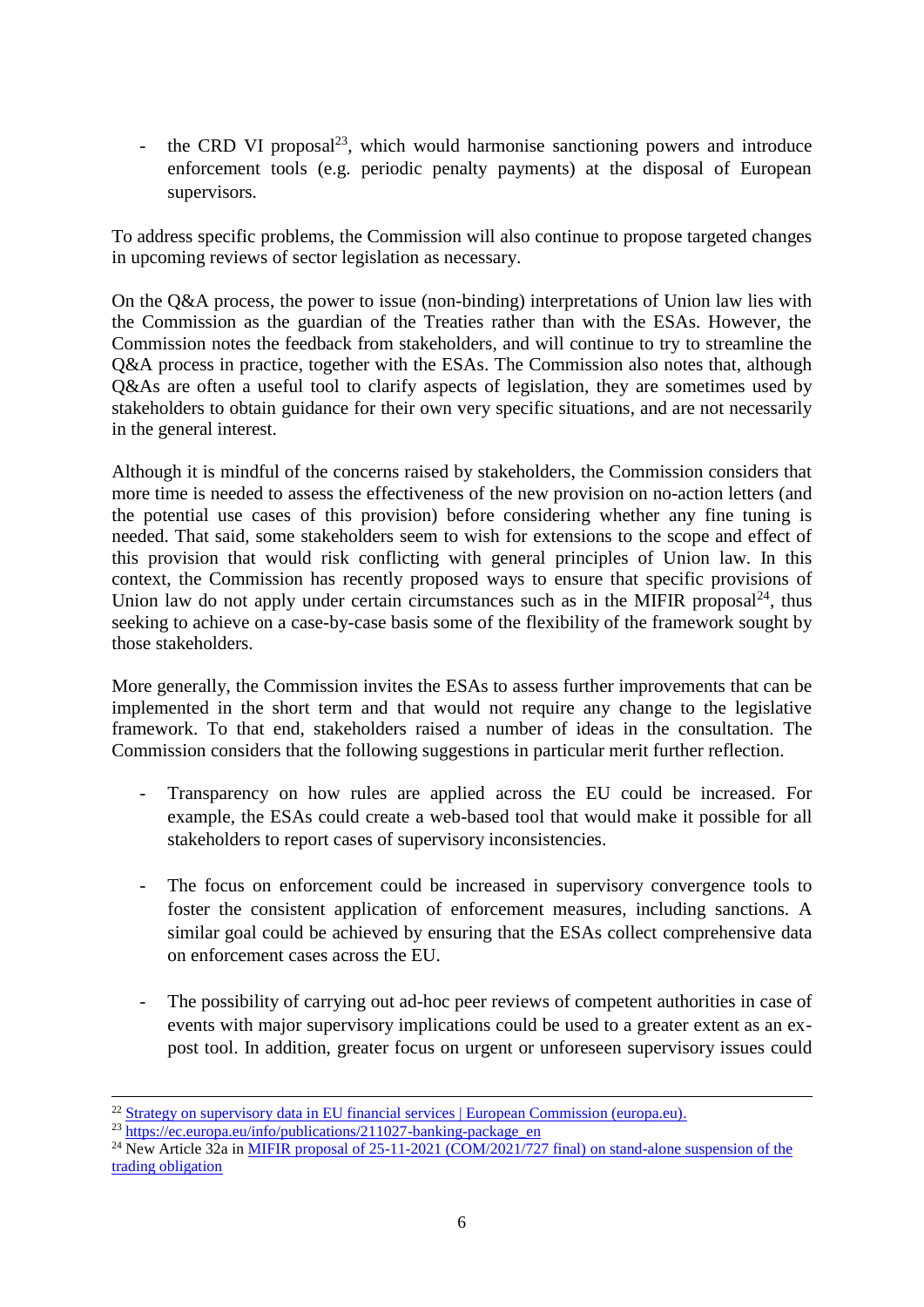contribute to a more efficient use of peer reviews given that peer reviews require a lot of resources.

- Each of the ESAs has developed its own informal supervisory convergence tools in a different way to the other ESAs. This is due to the different regulatory frameworks in which the ESAs operate. The Commission agrees with stakeholders that these tools have proven very effective, and invites the ESAs to continue using these informal instruments. However, the ESAs could also explore to what extent informal tools developed by other ESAs might be usefully incorporated into their own supervisory convergence toolbox.
- Discussion of supervisory cases among National Competent Authorities in a more systematic way could be useful to promote convergent supervisory outcomes in comparable situations. The Commission invites the ESAs to draw up criteria on how to select supervisory cases relevant for such exchanges. The ESAs could enhance the value of these discussions by creating a collection of such cases available for consultation by National Competent Authorities.

# **3. GOVERNANCE, JOINT BODIES, STAKEHOLDERS' INVOLVEMENT AND SUPERVISORY INDEPENDENCE**

## Background and findings

-

a) Governance of the ESAs

In the last ESA review, the Commission proposed far-reaching changes to the governance of the ESAs, aiming for them to be more independent from National Competent Authorities for certain tasks. The main argument for those proposals was that the use of some of the ESAs' tools could be increased by putting certain decisions into the hands of a body that had a degree of independence from the authorities to which those tools applied. This approach was subject to intense discussions in the legislative process. The text finally adopted by the colegislators fell short of the Commission's initial ambition. Notwithstanding this, improvements were introduced in targeted areas (i.e. on breach of Union  $law^{25}$ , conflicts of interest, and the role of chairpersons).

In the consultation, the vast majority of public authorities stressed that the ESAs are memberdriven organisations, in which decisions are taken by national representatives in the Board of Supervisors as the ultimate decision-making body. Most industry respondents believed that the ESAs' current governance arrangements enabled the ESAs to ensure objectivity, independence and efficiency in their work/decision-making. However, a number of stakeholders (a few public authorities, some industry representatives, academics and NGOs) supported governance arrangements that are more independent from national supervisors. These stakeholders considered the limited amendments by the 2019 ESA review as insufficient to overcome situations where decisions are taken by representatives of the

<sup>&</sup>lt;sup>25</sup> Governance, in the context of the breach-of-Union law process, was strengthened by: (i) introducing independent panels; (ii) taking decisions through written non-objection procedures; and (iii) removing the voting right of the member who allegedly breached Union law.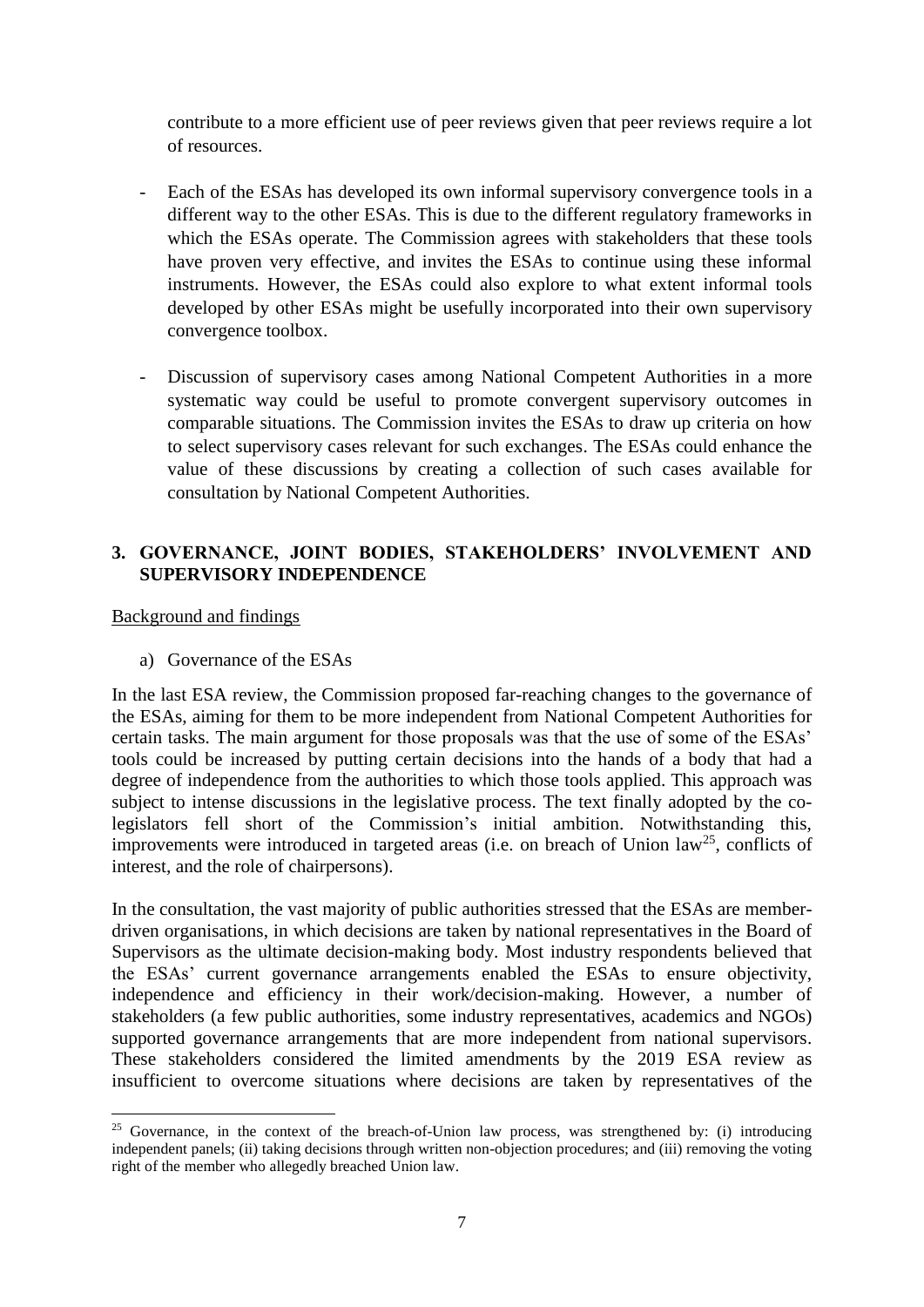National Competent Authorities, who might be driven more by national than by European interests.

Stakeholders were of the opinion that the latest changes in governance had improved the ESAs' decision-making processes<sup>26</sup>. Some respondents observed that the changes brought about by the 2019 ESA review: (i) made decision-making quicker; (ii) mitigated the risk of conflicts of interest; and (iii) brought additional impartiality and transparency.

On voting arrangements, there continue to be differing opinions. This is clearly illustrated by a public-sector voice from a smaller Member State asking for more decisions to be taken on the basis of 'one voting member, one vote', while another public-sector respondent from a Member State with a large financial market suggested strengthening the influence of Member States most affected by individual decisions of the ESA. A few respondents suggested further extending the right of an ESA chairperson to vote in all kinds of decisions (currently, the chairperson cannot vote in decisions taken by qualified majority).

Opinions were also split on whether the double-majority requirement for votes in the EBA (requiring simple majorities from National Competent Authorities participating and not participating in the Banking Union) should be kept unchanged. On the one hand, respondents considered that the double-majority requirement resulted in an unjustified overweighting of Member States not participating in the Single Supervisory Mechanism which would increase further with additional Member States joining the Banking Union. On the other hand, public authorities (and not only those from Member States not participating in the Banking Union): (i) stressed the importance of the double-majority requirement for European cohesion; and (ii) considered this requirement to be a guarantee of balanced and proportionate representation of Member States both within and outside the Banking Union.

Some respondents also reminded about the need for a targeted change to the governance of the EBA in order to ensure a more consistent separation of its resolution and prudential functions.

Several respondents also requested changes to governance at ESMA in cases of direct supervision. These respondents suggested that instead of submitting all issues to the Board of Supervisors for decisions, ESMA should: (i) entrust an independent Management Board or a committee similar to the Central Counterparty (CCP) Supervisory Committee with these decisions; or (ii) make more use of the delegation powers to relieve the Board of Supervisors of day-to-day supervisory decisions.

In addition to the consultation feedback, it can be useful to draw on other sources to assess the governance of the ESAs. One such source is the special report<sup>27</sup> by the European Court of Auditors (ECA) on the EU's efforts to fight money laundering. In this report, the ECA considered that, despite the revised EBA Regulation providing for some changes to the breach-of-Union law procedure, there remained key governance shortcomings in the EBA. Likewise, in its recent special report on investment funds, the ECA considers that ESMA

1

<sup>&</sup>lt;sup>26</sup> The allegations of a potential breach of Union law by the Danish Financial Services Authority in the context of the Danske Bank money-laundering case (the last case of an alleged breach of Union law) took place before the latest changes started to apply. It is not possible to conclude whether the outcome would have been different under the revised rules.

<sup>27</sup> See footnote 16 for references to both ECA reports.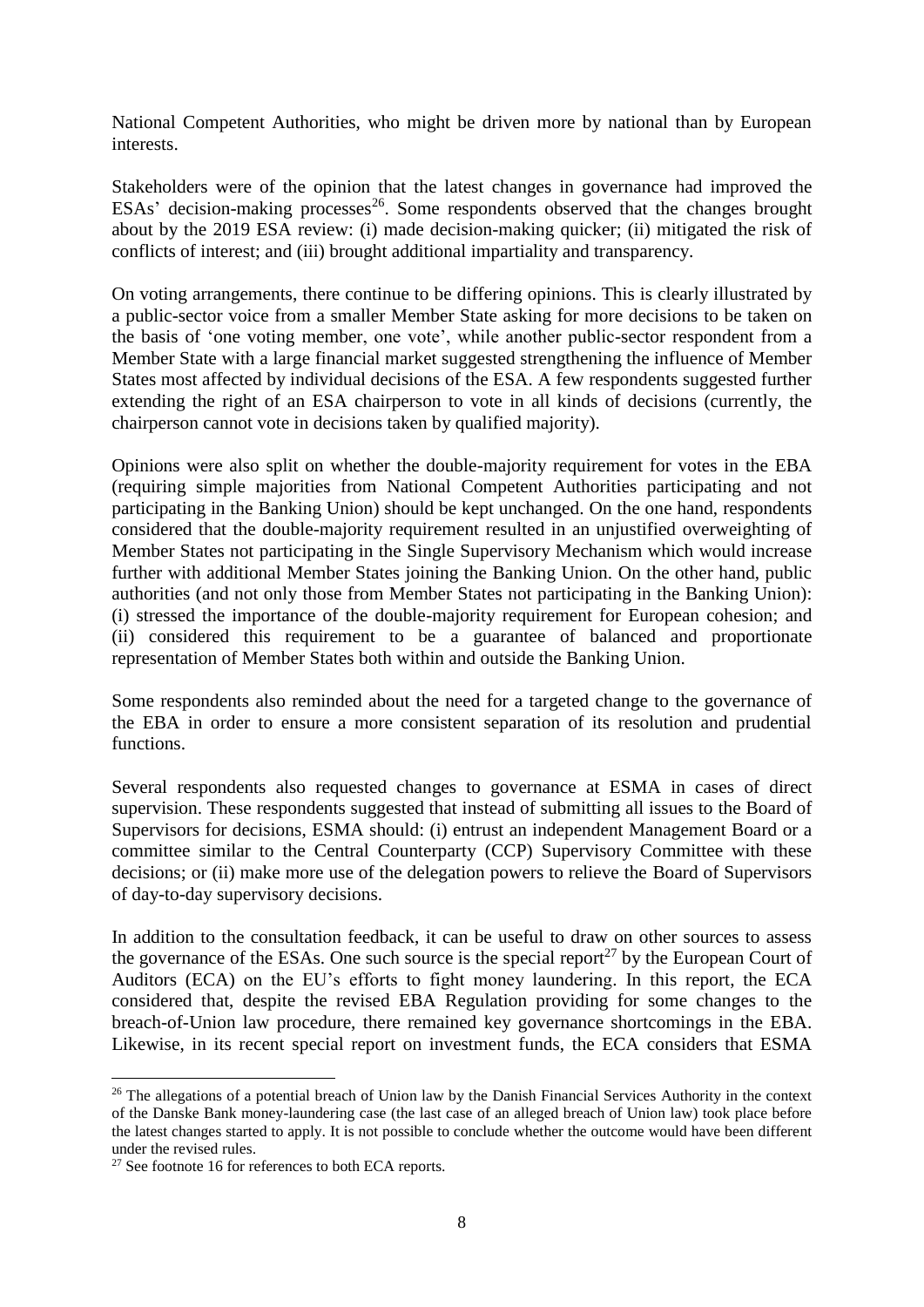faces challenges in using its tools effectively. These challenges include ESMA's own governance structure and its dependence on the cooperation of National Competent **Authorities** 

b) Joint bodies

All respondents saw the two joint bodies of the ESAs (namely the Board of Appeal and the Joint Committee) as effective mechanisms in general to ensure consistent views and crosssectoral cooperation. However, some stakeholders observed that the Joint Committee is not used to the full extent possible in cases where the ESAs have a common mandate (e.g. the new ESA mandate to foster supervisory independence). A few respondents said that the decision-making of the Joint Committee was too cumbersome since decisions taken by the Joint Committee need to be endorsed by the boards of the three ESAs.

c) Stakeholder involvement

Stakeholders were also consulted on their involvement with the ESAs and on how the ESAs had been performing in ensuring stakeholder involvement. Most public authorities and a few industry respondents considered that the current framework works well and that stakeholders are sufficiently consulted. Most industry respondents stressed that the ESAs should intensify their interaction and dialogue with the industry and adopt a more open and pragmatic approach<sup>28</sup>. Finally, various industry representatives raised the issue of deadlines being too short to provide feedback when ESAs carry out consultations.

d) Supervisory independence

The 2019 ESA review introduced a new responsibility for the ESAs: to foster and monitor the independence of national supervisors. The ESAs have recently published their first individual reports on the supervisory independence of competent authorities in their sectors $^{29}$ .

In the consultation, most respondents were positive about this new responsibility for the ESAs to foster supervisory independence. Public authorities observed that this new responsibility makes possible an expert assessment by an entity that is knowledgeable about the functions carried out by National Competent Authorities. These public authorities also said that: (i) independence was a pre-condition for developing effective supervision; (ii) the new responsibility could improve harmonisation in the area of supervisory independence; and (iii) the ESAs could provide useful insights when comparing the state of supervisory independence across Europe.

Some respondents from the finance industry argued that the independence of national supervisors is critical for ensuring the legitimacy and credibility of the supervisory process. A research institute observed that the independence of national supervisory authorities should be regulated uniformly across Europe by introducing amendments to relevant financial legislation.

# Assessment of the Commission

<sup>-</sup> $^{28}$  For example, stakeholders observed that: (i) more meetings and direct dialogues with firms and not only with associations could be organised; (ii) consultations are sometimes too narrow and technical; and (iii) feedback could be provided on how stakeholders views were taken into account.

<sup>29</sup> [ESMA report;](https://www.esma.europa.eu/sites/default/files/library/esma42-110-3265_report_on_ncas_independence.pdf) [EBA report;](https://www.eba.europa.eu/sites/default/documents/files/document_library/Publications/Reports/2021/1022092/EBA%20report%20on%20supervisory%20independence%20of%20competent%20authorities.pdf) [EIOPA report.](https://www.eiopa.europa.eu/sites/default/files/publications/reports/eiopa-bos-21-278-report-independence.pdf)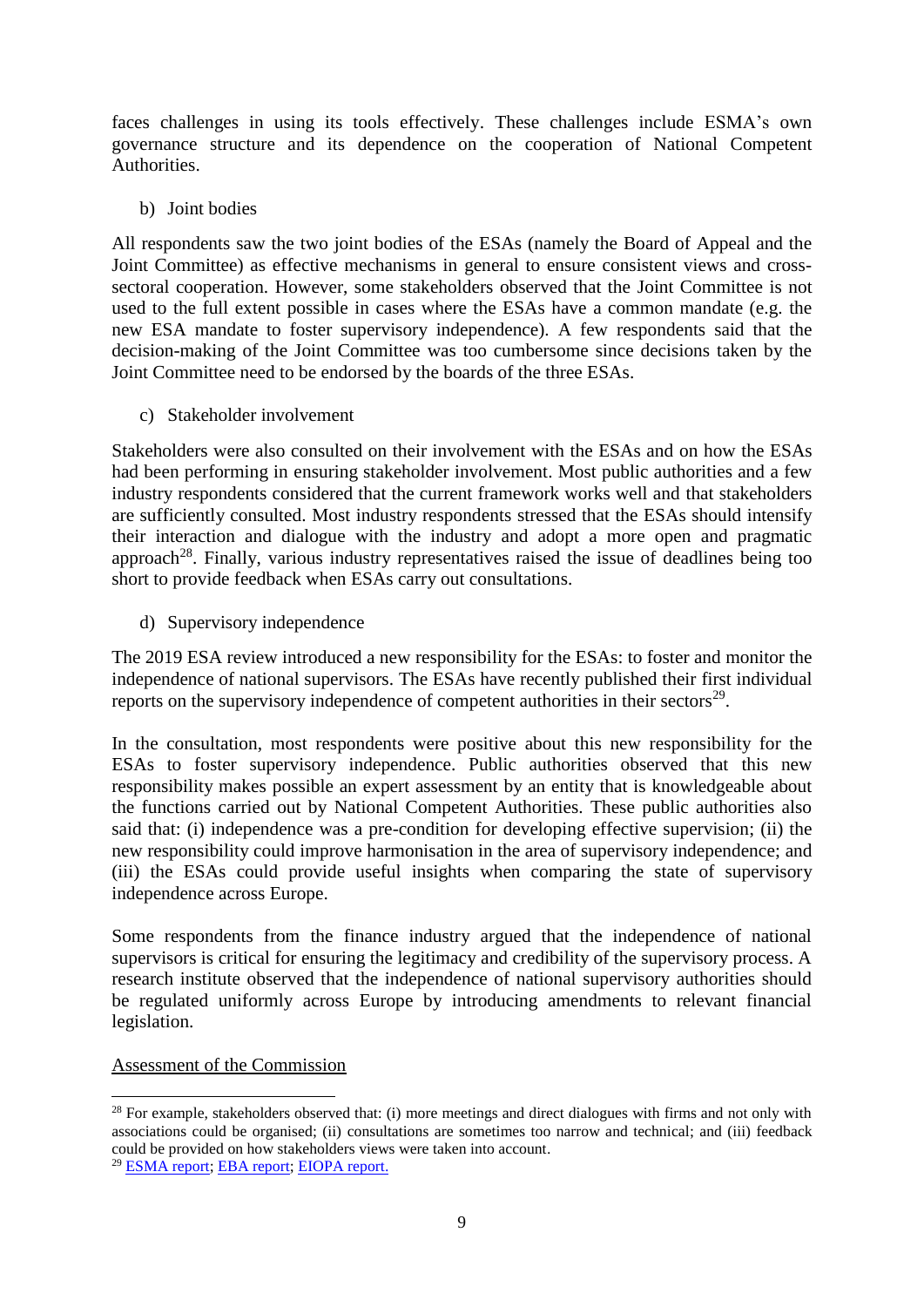The Commission agrees that the amendments set out in the 2019 ESA review are a step in the right direction and should have a positive overall impact on the governance of the ESAs. But despite these changes, the Commission continues to believe that the governance system of the ESAs, with decisions being taken by the 27 national supervisors, may still give too much prominence to national interests and occasionally produce sub-optimal results. In addition, this governance system sometimes makes it difficult for the ESAs to use the convergence tools at their disposal in the most appropriate way. This view is corroborated by the conclusions of the ECA and supported by responses in the consultation, particularly from academia, consumer groups, and a limited number of industry stakeholders and public authorities. That said, the Commission considers that not enough time has passed since the latest changes began to apply in practice to determine whether further amendments are warranted. The consultation feedback has clearly shown that stakeholders do not overall currently support further legislative changes. Therefore, the Commission will refrain from proposing further changes at this juncture. Nevertheless, the Commission will monitor closely this key area and consider further measures.

Based on suggestions from the consultation, the Commission will also consider the need for a targeted change to governance of the EBA in order to ensure a more consistent separation of its resolution and prudential functions. Furthermore, the Commission will consider introducing standards for independence in future reviews of sector legislation. In this spirit, the Commission has already proposed operational provisions on the principle of independence of competent authorities in the banking package adopted in October  $2021^{30}$ .

Additionally, some improvements suggested by stakeholders in the consultation can be implemented rather quickly by the ESAs. The Commission invites the ESAs to reflect on the following suggestions.

- The ESAs should improve transparency on the timing and content of decisions by the Board of Supervisors by publishing the part of their agendas which concern regulatory items. For regulatory matters, a tentative planning calendar could be published every 6 months, so that stakeholders can anticipate consultations.
- Where this is not already the case, the ESAs could further increase their interaction with stakeholders by engaging more in an ongoing dialogue with stakeholders, beyond what already happens with the stakeholder groups.
- In the interest of greater efficiency, ESMA is invited to consider whether there are further possibilities to delegate day-to day supervisory decisions for entities that are under its direct supervision to committees, or to the chairperson.

<sup>&</sup>lt;sup>30</sup> [https://ec.europa.eu/info/publications/211027-banking-package\\_en;](https://ec.europa.eu/info/publications/211027-banking-package_en) Article 4 of the Capital Requirements Directive would be amended to clarify how Member States must ensure that the independence of competent authorities, including their staff and governance bodies, is preserved. Minimum requirements would be introduced to prevent conflicts of interest in the supervisory tasks of competent authorities, their staff and governance bodies. The EBA would also be mandated to develop guidelines in that regard, taking into account international best practices. These measures respond to problems that emerged in the Wirecard case in particular.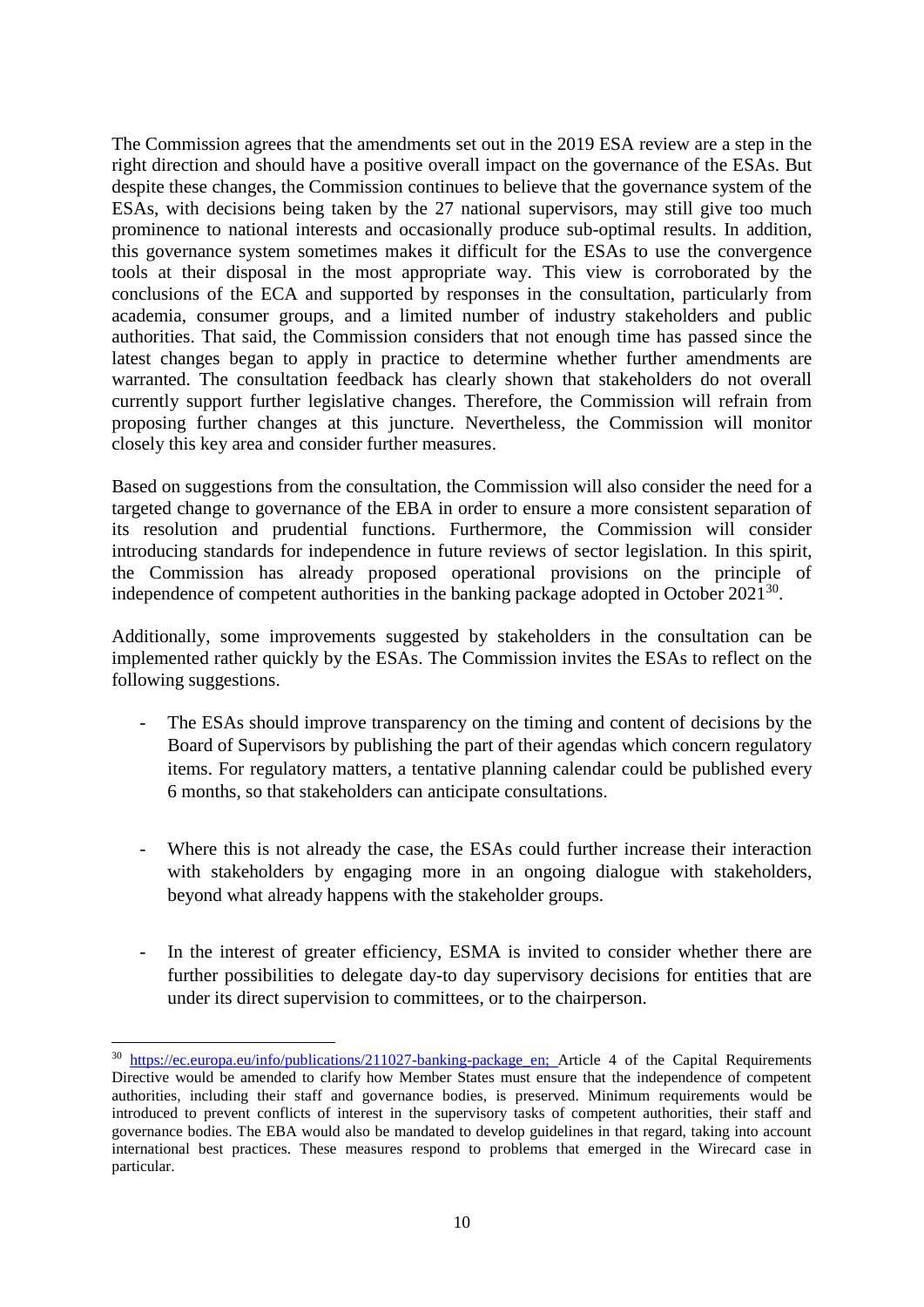- There is an increasing number of cross-sectoral tasks and topics that must be dealt with by the ESAs. This has made the Joint Committee increasingly relevant. Given these developments, the ESAs are invited to reflect on desirable changes that could be made to the framework in the future to ensure sufficient resources and improve the decision-making process. The Commission invites the ESAs to provide this advice to the Commission by the end of 2023.
- The ESAs are encouraged to make further progress in their new task of monitoring and fostering supervisory independence by further developing the principles of independence (i.e. operational, financial and personal independence as well as accountability and transparency) and drawing up cross-sectoral criteria for supervisory independence in the EU. The ESAs could then assess the extent to which the criteria are met, thus going beyond the self-assessments of competent authorities that have been carried out so far.

# **4. DIRECT SUPERVISION**

## Background and findings

1

The 2019 ESA review entrusted ESMA with direct supervisory responsibilities in the areas of: (i) critical EU benchmarks and non-EU benchmark administrators; and (ii) providers of data-reporting services. These extended direct supervisory powers apply as of 1 January 2022. Since January 2020, ESMA has also been given a new range of supervisory responsibilities under the EMIR  $2.2<sup>31</sup>$  framework with respect to non-EU CCPs.

In October 2020, the European Parliament called on the Commission to consider gradually granting ESMA more direct supervisory powers, including direct oversight over certain market segments, such as: (i) EU CCPs; (ii) central securities depositories; and (iii) the European Single Access Point<sup>32</sup>.

In the consultation, most respondents gave fairly positive assessments of ESMA's supervisory powers and ESMA's performance in supervising credit-rating agencies and trade repositories. However, respondents also pointed out that there was some room for improvement, mainly in communication and transparency. For example, the respondents suggested there was a need for: (i) closer interaction between ESMA, National Competent Authorities and trade repositories; and (ii) more regular bilateral meetings between the supervisor and the supervised entity.

On the future scope of direct supervisory powers, most respondents did not see the need for further centralisation of supervision powers in the ESAs, at least not at present. These

<sup>&</sup>lt;sup>31</sup> Regulation (EU) 2019/2099 of the European Parliament and of the Council of 23 October 2019 amending Regulation (EU) No 648/2012 as regards the procedures and authorities involved for the authorisation of CCPs and requirements for the recognition of third-country CCPs.

<sup>&</sup>lt;sup>32</sup> European Parliament resolution of 8 October 2020 on further development of the CMU: improving access to capital market finance, in particular by SMEs, and further enabling retail investor participation [\(https://www.europarl.europa.eu/doceo/document/TA-9-2020-0266\\_EN.html\)](https://www.europarl.europa.eu/doceo/document/TA-9-2020-0266_EN.html).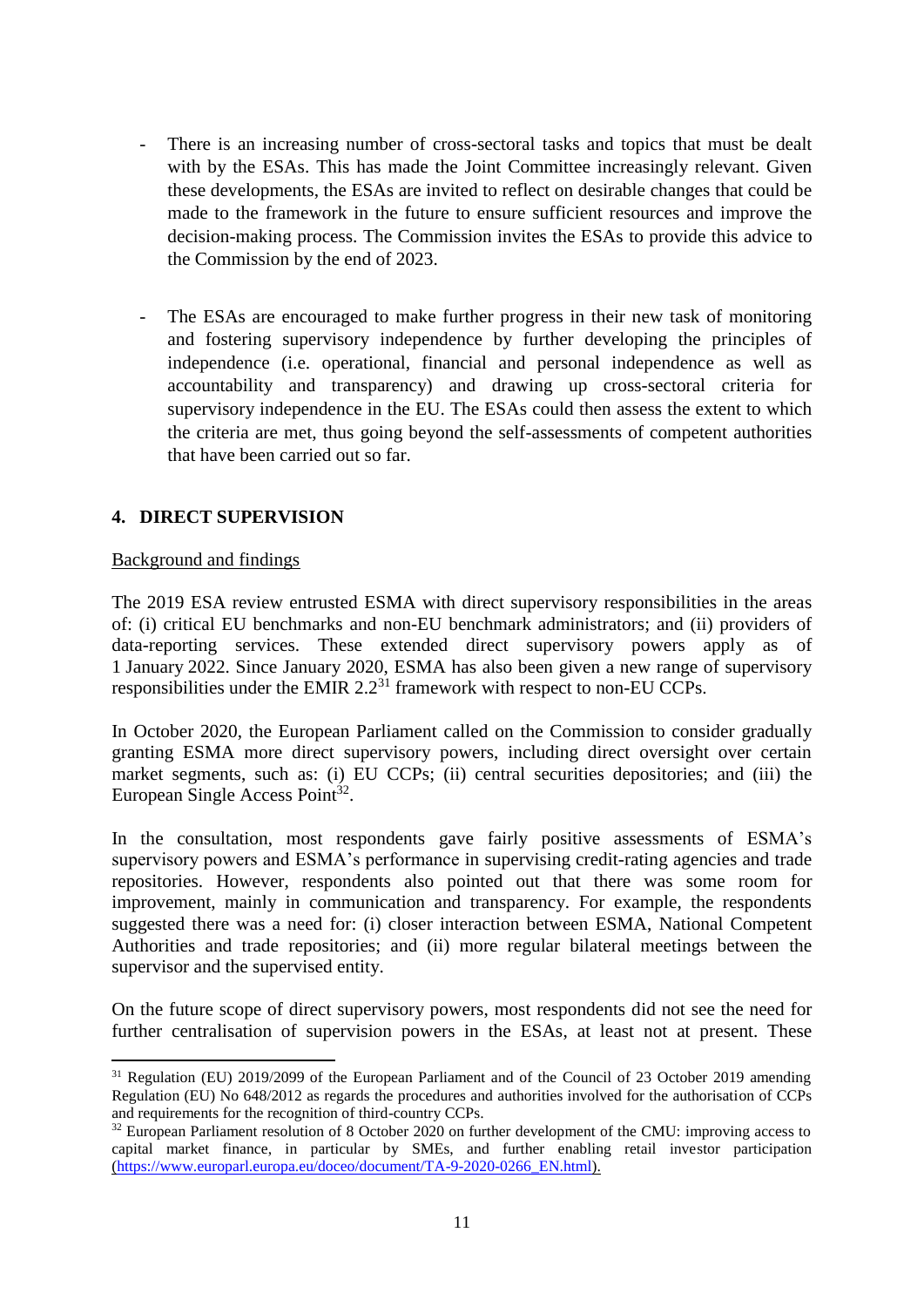respondents argued that: (i) most capital-market operators should continue to be supervised by National Competent Authorities given their greater proximity and local knowledge; (ii) the ESAs have been set up as member-driven organisations with the objective of improving supervisory convergence among National Competent Authorities; and (iii) the principles of subsidiarity and proportionality mean it is not necessary to centralise powers further. Nevertheless, other respondents from both public authorities and industry thought that direct supervision should be considered in specific areas of capital markets where it would add value. These areas where direct supervision should be considered are, namely:

- environmental, social and governance (ESG) rating agencies, ESG data providers, and sustainability-related service providers;
- pan-European market infrastructures such as EU CCPs.

A number of public authorities were of the view that the decision to confer direct-supervision powers to the ESAs should be based on evidence and a set of clear criteria.

## Assessment of the Commission

-

In line with the action plan on Capital Markets Union, the Commission will consider proposing direct supervision by the ESAs should there be indications that the current supervisory set-up is not appropriate for the desired level of market integration. The Commission will assess this matter carefully when reviewing the relevant sectoral legislation.

In this spirit, the Commission has already included in three recent legislative proposals that are under negotiation (MICA<sup>33</sup>, DORA<sup>34</sup> and the proposal on EU green bonds<sup>35</sup>) mandates for direct supervision for the EBA and ESMA and oversight responsibilities for the three ESAs.

The Commission<sup>36</sup> is also looking at ways to address the financial-stability risk posed by overreliance on UK-based CCPs. It intends to come forward this year with measures to make EU-based CCPs more attractive, including by reviewing the EU supervisory system for CCPs. In this context, the Commission recently ran a targeted consultation on the review of the central clearing framework in the  $EU^{37}$ .

Additionally, the Commission will consider the possibility of setting out different 'modes' of

<sup>&</sup>lt;sup>33</sup> Supervision of significant asset-referenced tokens and significant e-money tokens by the EBA is included in the Commission's MiCA proposal (COM (2020) 593 final of 24.9.2020) [\(https://eur](https://eur-lex.europa.eu/resource.html?uri=cellar:f69f89bb-fe54-11ea-b44f-01aa75ed71a1.0001.02/DOC_1&format=PDF)[lex.europa.eu/resource.html?uri=cellar:f69f89bb-fe54-11ea-b44f-](https://eur-lex.europa.eu/resource.html?uri=cellar:f69f89bb-fe54-11ea-b44f-01aa75ed71a1.0001.02/DOC_1&format=PDF)[01aa75ed71a1.0001.02/DOC\\_1&format=PDF\)](https://eur-lex.europa.eu/resource.html?uri=cellar:f69f89bb-fe54-11ea-b44f-01aa75ed71a1.0001.02/DOC_1&format=PDF).

<sup>&</sup>lt;sup>34</sup> Oversight of critical ICT third-party services provided by the ESAs is included in the Commission's DORA proposal (COM(2020) 595 final of 24.9.2020) [\(https://eur-lex.europa.eu/legal](https://eur-lex.europa.eu/legal-content/EN/ALL/?uri=COM:2020:595:FIN)[content/EN/ALL/?uri=COM:2020:595:FIN\)](https://eur-lex.europa.eu/legal-content/EN/ALL/?uri=COM:2020:595:FIN).

<sup>&</sup>lt;sup>35</sup> Supervision of external verifiers of EU green bonds by ESMA is included in the Commission's proposal on European Green Bonds (COM(2021) 391 final of 6.7.2021) [\(https://eur-lex.europa.eu/legal](https://eur-lex.europa.eu/legal-content/EN/TXT/?uri=CELEX:52021PC0391)[content/EN/TXT/?uri=CELEX:52021PC0391\)](https://eur-lex.europa.eu/legal-content/EN/TXT/?uri=CELEX:52021PC0391).<br>36 Commissioner McGuinness announ

<sup>36</sup> Commissioner McGuinness announces proposed way forward for central clearing (https://ec.europa.eu/commission/presscorner/detail/en/STATEMENT\_21\_5905).

<sup>&</sup>lt;sup>37</sup> [Targeted consultation on the review of the central clearing framework in the EU](https://ec.europa.eu/info/business-economy-euro/banking-and-finance/regulatory-process-financial-services/consultations-banking-and-finance/targeted-consultation-review-central-clearing-framework-eu_en) [\(https://ec.europa.eu/info/business-economy-euro/banking-and-finance/regulatory-process-financial-](https://ec.europa.eu/info/business-economy-euro/banking-and-finance/regulatory-process-financial-services/consultations-banking-and-finance/targeted-consultation-review-central-clearing-framework-eu_en)

[services/consultations-banking-and-finance/targeted-consultation-review-central-clearing-framework-eu\\_en\)](https://ec.europa.eu/info/business-economy-euro/banking-and-finance/regulatory-process-financial-services/consultations-banking-and-finance/targeted-consultation-review-central-clearing-framework-eu_en).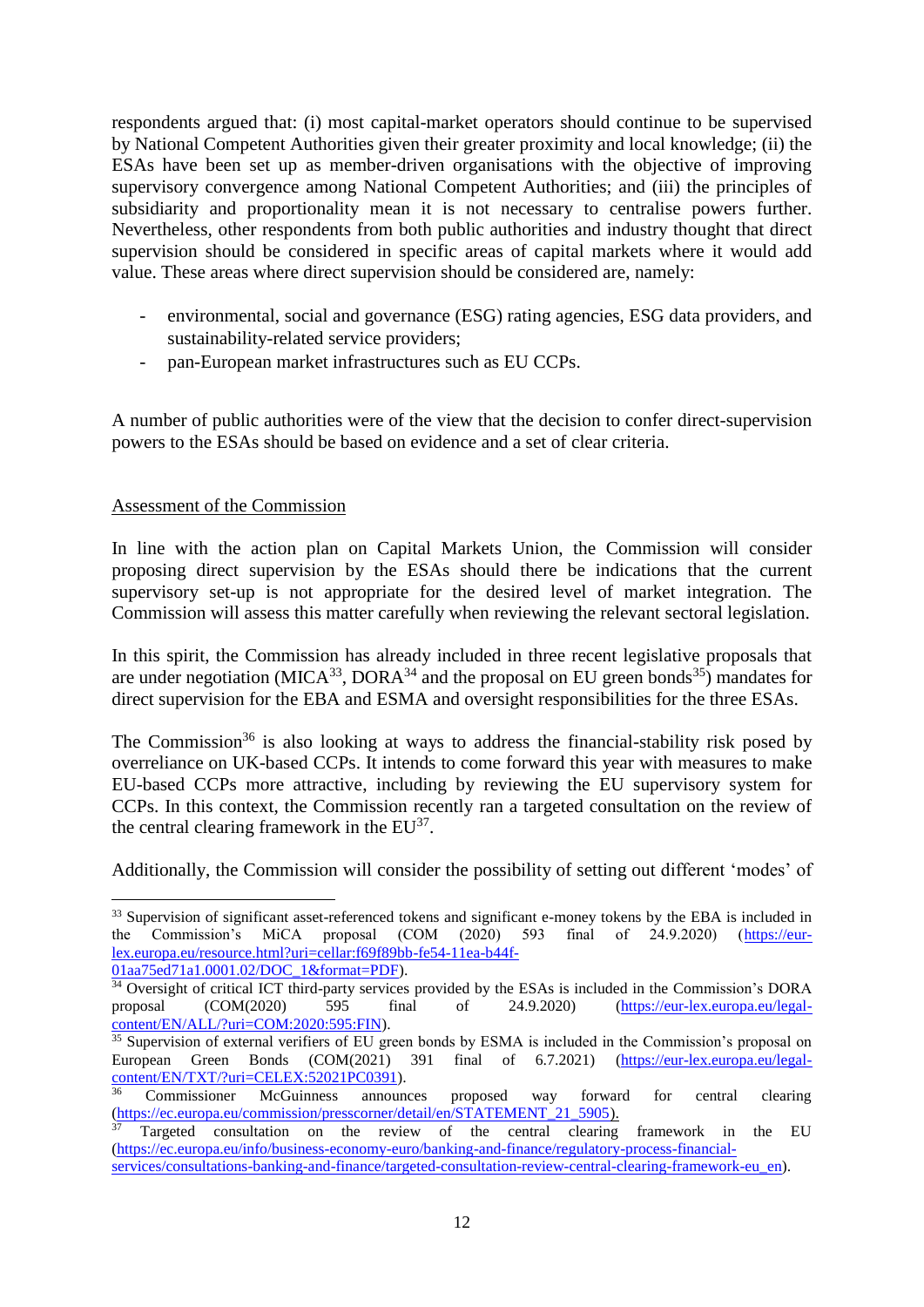direct supervision as a potential way forward in the area of direct supervision. One such mode could be the 'hub-and-spoke' model, in which National Competent Authorities continue to play a significant role and use their knowledge of national specificities of markets and legal systems to benefit a central supervisory authority. This is already the case in the model used by the Single Supervisory Mechanism or in the proposal for a Regulation establishing the Authority for Anti-Money Laundering and Countering the Financing of Terrorism<sup>38</sup>.

# **5. THE SINGLE RULEBOOK AND THE OPERATION OF THE ESAs**

## Background and findings

An 'enhanced single rulebook' refers to more comprehensive and, where appropriate, more granular rules at different levels of EU legislation and guidance. On essential elements, this implies more EU rules set out in Level 1, namely Regulations and Directives. On nonessential elements, this implies more EU rules set out in delegated or implementing acts at Level 2. Further guidance and clarifications can then also be provided in guidelines or Q&As issued by the ESAs at Level 3. In addition, instead of directives, more harmonisation can be obtained through directly applicable Regulations at Level 1 for future sectoral legislation, or for existing legislation that comes up for review. Regulations might be a better choice than directives in this case, because directives generally leave Member States the choice of how to transpose the directive into national law. More harmonisation could also be applied through different degrees of harmonisation of either regulations or directives; or by allowing for fewer opt-outs from harmonised rules.

The trade-off between Level 1 and Level 2 is also linked to the broader question of how to achieve speed, adaptability and quality in legislation, which is particularly relevant for sectors undergoing fast transformation.

a) Enhancing harmonisation in legislative acts

The consultation did not reveal strong stakeholder support for future further-reaching harmonisation in Level 1 sectoral legislation, notwithstanding some support for greater harmonisation in rules on the cross-border provision of services.

b) Facilitating the application of harmonised law through delegated or implementing acts

In recent years, there have been instances in financial-services legislation where market participants and supervisors were required to start applying legislative acts at a moment when some of the relevant delegated and implementing  $\arccos^{39}$ , including regulatory technical standards or implementing technical standards, had still not been adopted. Many stakeholders have pointed out that this might be a major concern in certain cases.

#### Assessment of the Commission

a) Enhancing harmonisation in legislative acts

<sup>38</sup> See footnote 4.

<sup>&</sup>lt;sup>39</sup> For example, in the case of Taxonomy Regulation, the Commission issued a public statement explaining that compliance with certain disclosure obligations would be impossible as long as the relevant delegated act (in the example, relating to the technical screening criteria) was missing.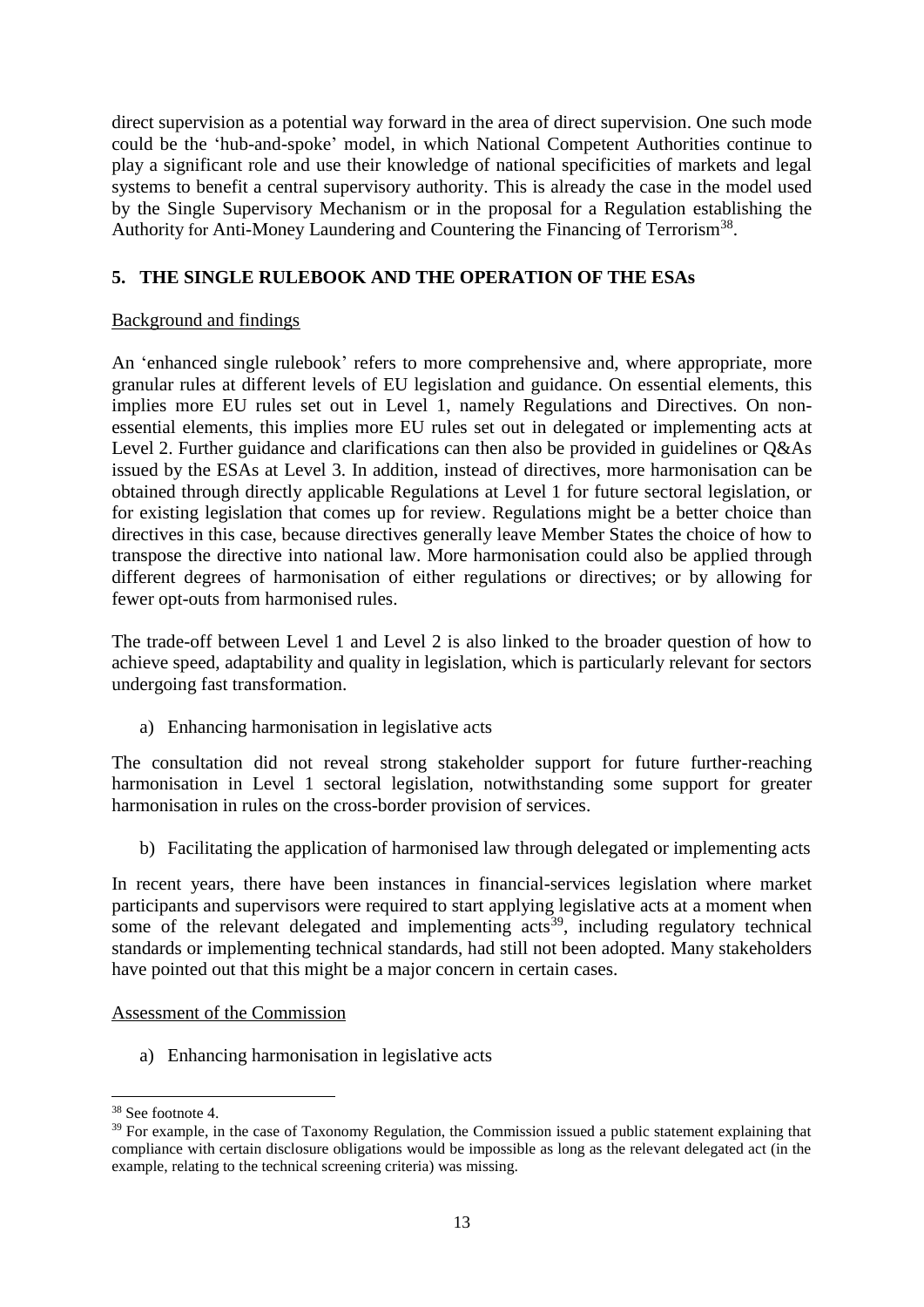Stakeholders did not express support for greater harmonisation in the form of more EU rules or more granular EU rules at Level 1 or Level 2. The Commission therefore does not intend to review existing EU financial-services legislation solely with a view to introducing more granular rules at Level 1, or to removing provisions allowing national discretion. However, when reviewing or proposing legislation, the Commission will assess the impact of potentially introducing more granular rules and of limiting the degree of national discretion in the Level 1 sectoral legislation. For directives, this will also include assessing the impact of an option of converting a directive into a regulation.

Regarding the need to ensure that EU legislation remains future proof and can easily adapt to accelerating technological and market developments, it is important for the co-legislators, wherever possible and appropriate, to lay down general principles in level 1 and more detailed rules in level 2. This would allow to react more expeditiously to rapid market developments.

b) Easing the application of harmonised law through delegated or implementing acts

Level 1 legislative acts contain all essential elements of the legislation governing a certain area or sector, since only non-essential elements can be delegated to administrative rulemaking by the Commission. It is therefore, in principle, feasible to apply any legislative act even in the absence of the relevant Level 2 acts. However, mere compliance with the principles laid down in the legislative act does not necessarily produce all the results which the legislation was conceived to achieve. This is especially the case with reporting requirements where, in the absence of implementing acts providing templates, free-format reporting jeopardises coherence and comparability. In these situations, free-format reporting may also complicate the interpretation of the data by the supervisors and investors before the pertaining implementing acts are available.

This issue is a result of tension between the following two phenomena.

The first phenomenon is that Level 2 acts, by their very nature, take time to draw up. In some cases, it takes the ESAs considerable time to produce, for example, draft regulatory technical standards and implementing technical standards, given their complex and technical nature. The ESAs also consult stakeholders extensively and go through internal adoption processes. After that, the ESAs and the Commission have technical exchanges that may also take time before the adoption procedure is actually started. Finally, following the adoption by the Commission, certain Level 2 acts, such as Commission delegated acts and regulatory technical standards, are subject to scrutiny by the co-legislators that may last several months. However, the Commission cannot speed up the process by asking the ESAs to start working on Level 2 acts before the Level 1 legislation has been adopted, since the relevant empowerments are not yet finished at that point.

The second phenomenon is that, once the co-legislators reach agreement on the framework principles, they may be inclined to provide for a short entry into application of the Level 1 act. They do this in order to quickly deliver on the intended policy outcome, but this makes it very difficult to finalise the Level 2 acts by the same date.

The Commission and the ESAs are already mitigating the burden on market participants through a high degree of transparency when they draw up technical advice and technical standards. This transparency enables market participants to start their preparations on the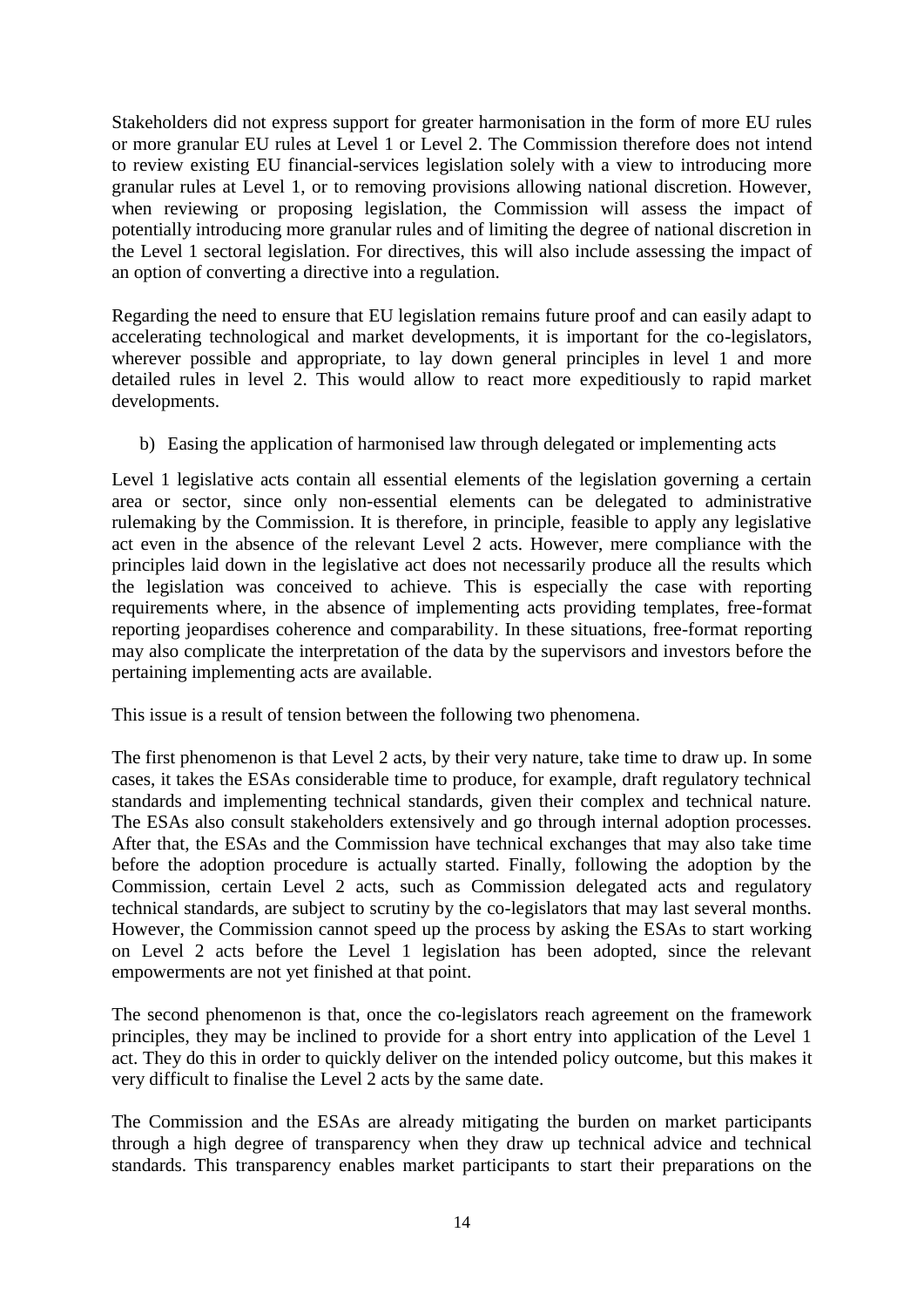basis of drafts. Nevertheless, drafts have no legal value and it is possible for technical standards (or other Level 2 acts) to then be modified by the Commission, following demands by the co-legislators in the scrutiny process. When these modifications are of a material nature, the Commission is required to send draft technical standards back to the ESAs for further drafting. Therefore, there are limits to how much insight the stakeholders can draw from earlier published drafts of technical standards, where even small changes may require stakeholders to adapt.

The Commission acknowledges that certain provisions in legislative acts can be challenging to apply before delegated or implementing acts have been promulgated. It will work towards raising awareness of this problem, both with the co-legislators and with the ESAs. The Commission recalls that some of these difficulties had to be addressed in the past through changes to the main legislative acts in question to delay application. Furthermore, the Commission will continue to seek, where appropriate, informal prior guidance from the ESAs on the likely timing of planned Level 2 acts, with a view to feeding this information into the legislative process where beneficial.

# **6. FINANCING**

## Background and findings

The ESAs' budgets are based on a 60% contribution from the National Competent Authorities and a 40% contribution from the EU budget. For ESMA, this distribution is slightly different, as entities that are directly supervised by ESMA also pay supervisory fees to this agency. The Commission proposals in the 2019 ESA review to change the funding system were not supported by the co-legislators, and the funding rules remained unchanged.

In the consultation, the vast majority of respondents considered that the provisions on financing are appropriate and enable the ESAs to obtain sufficient resources to perform their tasks. Public authorities argued that the current 40/60 split in funding contributions is appropriate. They said that because the ESAs' work relates to a greater extent to a public function, it was fair and proper for funding to be mainly based on public contributions. Some public authorities, mainly from small countries, were of the view that the portion of financing from the EU budget could be increased.

Respondents from the finance industry observed that the current funding model is adequate since: (i) tasks of a regulatory nature should be funded by the EU budget; and (ii) supervisory convergence tasks should be funded by the National Competent Authorities since they directly benefit from the convergence work and supervision is the primary responsibility of the State. Finance-industry respondents further argued that the current funding model empowers the European Parliament to exercise budgetary control over the ESAs for the part of their budget financed from the general EU budget, and thus ensures that the ESAs can be held accountable.

Despite the overall positive assessment, some issues have been identified in the fees charged to supervised entities to cover the costs of ESMA's direct-supervision mandates. One public authority argued that an increase in the financing of direct supervisory mandates should come from the EU rather than from an increase in fees from supervised entities. In the consultation,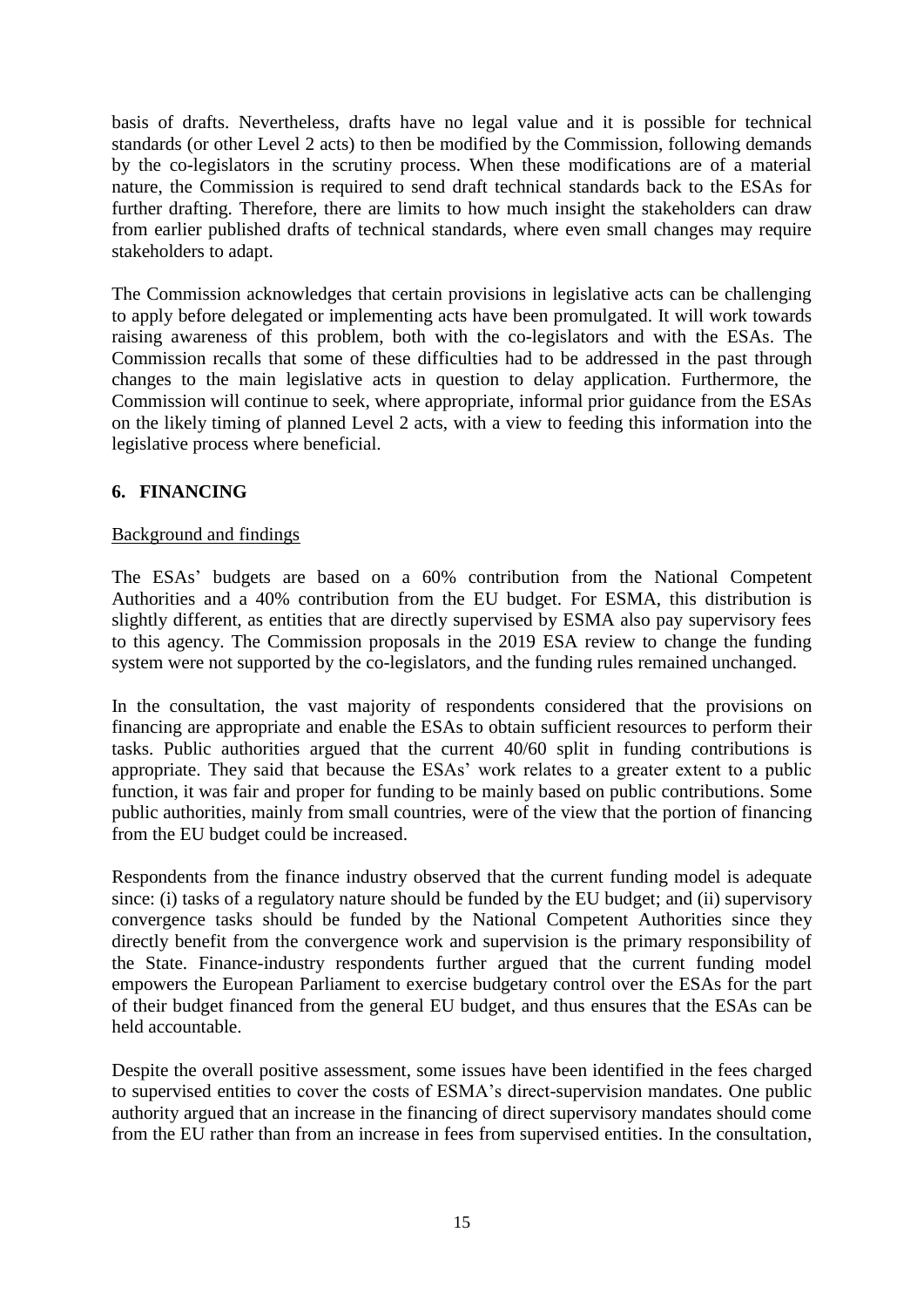ESMA raised<sup>40</sup> the issue of the lack of flexibility in the fee system, which prevents it from reallocating resources on the basis of identified risks. In addition, for some direct supervisory tasks, the number of supervised entities is small or is likely to be small<sup>41</sup>. This may result in a high level of fees for small entities, since sector legislation requires that the fees cover all costs incurred for supervisory activities relating to those entities.

## Assessment of the Commission

In line with the feedback received, the Commission does not intend to propose legislative amendments to change the current legal framework for the funding of the ESAs.

To address the issue of supervisory fees and to ensure that fees remain reasonable in relation to the supervised entities' revenues, the Commission invites ESMA to explore the different options available within the current legal framework. Targeted amendments in sector legislation might be considered, if all possible non-legislative measures to tackle the issue prove insufficient.

# **7. CONSUMER PROTECTION**

## Background and findings

Enhancing customer and consumer protection is an important part of the ESAs' mandate. The 2019 ESA review increased the ESAs' tasks and improved their tools in this area. For example, the review entrusted ESMA with: (i) the coordination of mystery shopping; (ii) the development of retail risk indicators; (iii) collection, analysis and reporting on consumer trends; and (iv) the extension of inquiries under Article 22(4) of the ESA Regulations to potential threats to the protection of consumers or investors.

In the public consultation, most stakeholders considered that the ESAs made a positive contribution to safeguarding consumer and investor protection. Some stakeholders have outlined that consumer issues are often local. This means that good collaboration between National Competent Authorities and the ESAs is of key importance. In the view of most respondents, the ESAs provide added value by identifying consumer issues across the EU and sharing good practices among National Competent Authorities. In addition, most respondents pointed out that the ESAs play an important coordinating role within the internal market for the cross-border provision of services. In this regard, some public authorities requested more effective coordination powers for supervising cross-border services to reduce the risk of harm to consumers.

#### Assessment of the Commission

-

The Commission considers that there is currently no case for legislative changes to the ESAs' founding regulations in the area of consumer protection. However, the Commission will carefully consider the current legal framework in the course of the ongoing reviews of sectoral legislation and suggest appropriate amendments to overcome identified shortcomings in consumer protection. In this spirit, the amendment on collaboration platforms in the

<sup>40</sup> <https://www.esma.europa.eu/press-news/esma-news/esma-responds-european-commission-consultation-esas>

<sup>&</sup>lt;sup>41</sup> Such as the supervision of providers of data-reporting services, securitisation repositories, and certain benchmark providers.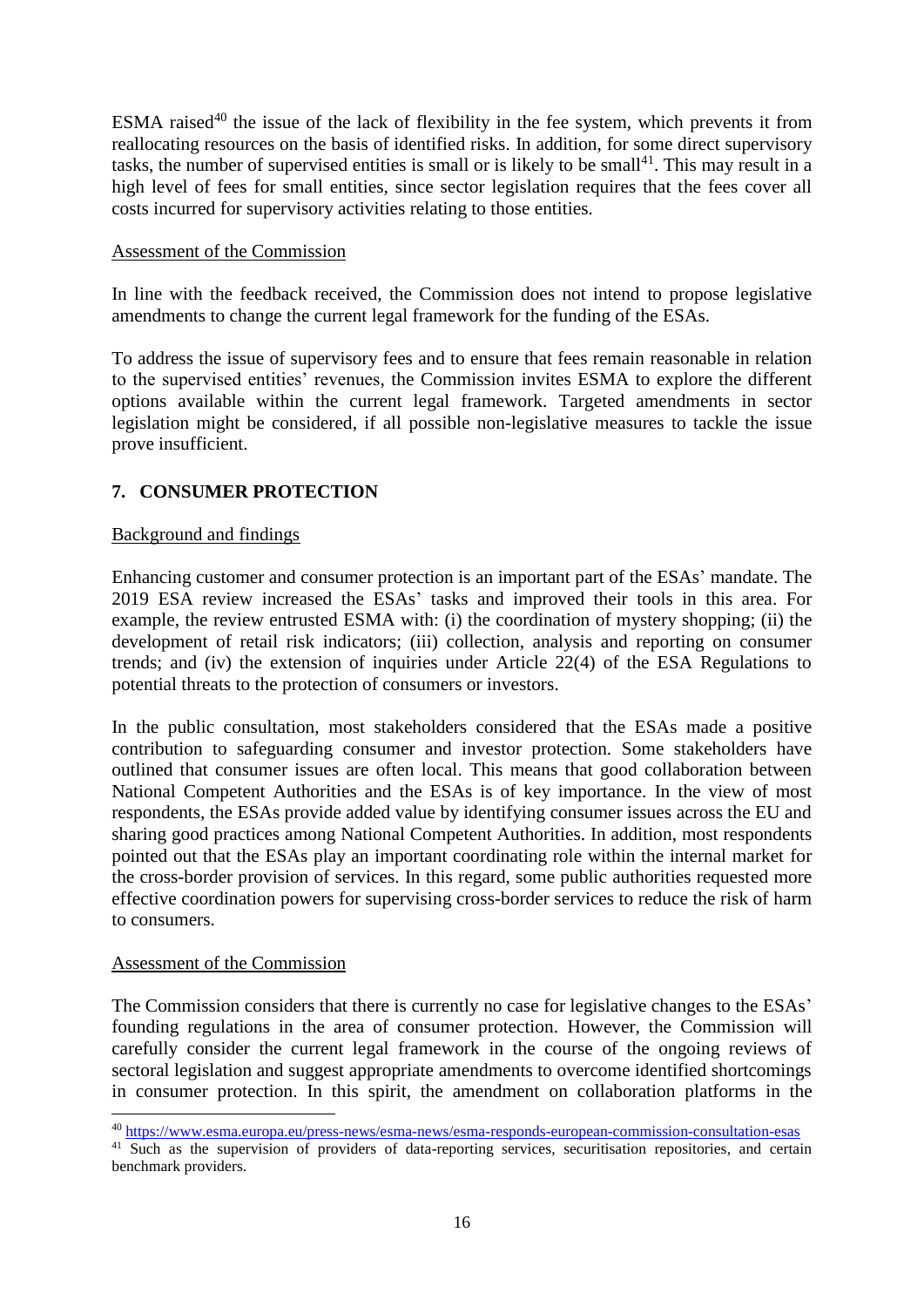Solvency II review<sup>42</sup>, proposed on 22 September 2021, would: (i) enable EIOPA to play an enhanced role in dealing with prudential aspects in complex cross-border cases; and (ii) increase EIOPA's powers to reduce the risks to consumer protection when insurance products are offered across borders. The upcoming retail investment strategy<sup>43</sup> will be another opportunity for further legislative improvements in the interest of consumer protection.

The ESAs are also invited to continue to use all available tools to achieve their consumerand investor-protection objectives. These tools include reports on consumer trends, supervisory heat-maps, peer reviews, and warnings/analyses of own-risk and solvency assessment reports in the insurance and pension sector.

# **8. SYSTEMIC RISK**

# Background and findings

In response to the global financial crisis, the ESAs, together with the European Systemic Risk Board (ESRB) were mandated to contribute to macro-prudential oversight of the EU financial system and to prevent and mitigate systemic risk, as the co-legislator considered it important that supervisory arrangements in the EU did not focus only on individual firms but also ensured the stability of the financial system as a whole.

Most respondents in the public consultation said that the current architecture of financial supervision by the ESAs and the ESRB had improved the cooperation and coordination of systemic-risk functions among competent authorities. In particular, stakeholders identified the collaboration between the ESAs and the ESRB on stress testing as an example of good practice. While the overall stress-test process is well coordinated by the ESAs, a number of respondents asked for the process to be further streamlined. They made this request because the level of detail in stress-test reporting is demanding for National Competent Authorities and supervised entities due to the quality-assurance process. Therefore, some stakeholders suggested a more risk-based approach to the quality assurance of stress tests. In addition, a few industry stakeholders also raised concerns about the publication of stress-test results, which entail some risks of market disruption if the wider public does not fully perceive all the nuances of the outcome of the exercise.

# Assessment of the Commission

The Commission sees no current need for legislative amendments in this area, but invites the ESAs and the ESRB to further streamline the stress-testing process. The Commission also notes the added value of ensuring a high degree of transparency on the stress-test results, including the publication of individual results in the insurance sector.

Furthermore, the ESAs, the ESRB, and competent authorities are all encouraged to: (i) continue to strengthen their cooperation on issues relating to systemic risk across all parts of the financial sector; and (ii) strengthen their efforts to develop common systemic-risk indicators, taking into account the interactions between the sectors they supervise.

<sup>42</sup> See footnote 18.

<sup>&</sup>lt;sup>43</sup> In its new [capital markets union action plan](https://ec.europa.eu/info/business-economy-euro/growth-and-investment/capital-markets-union/capital-markets-union-2020-action-plan_en) of September 2020, the European Commission announced its intention to publish a strategy for retail investments in Europe in the first half of 2022.